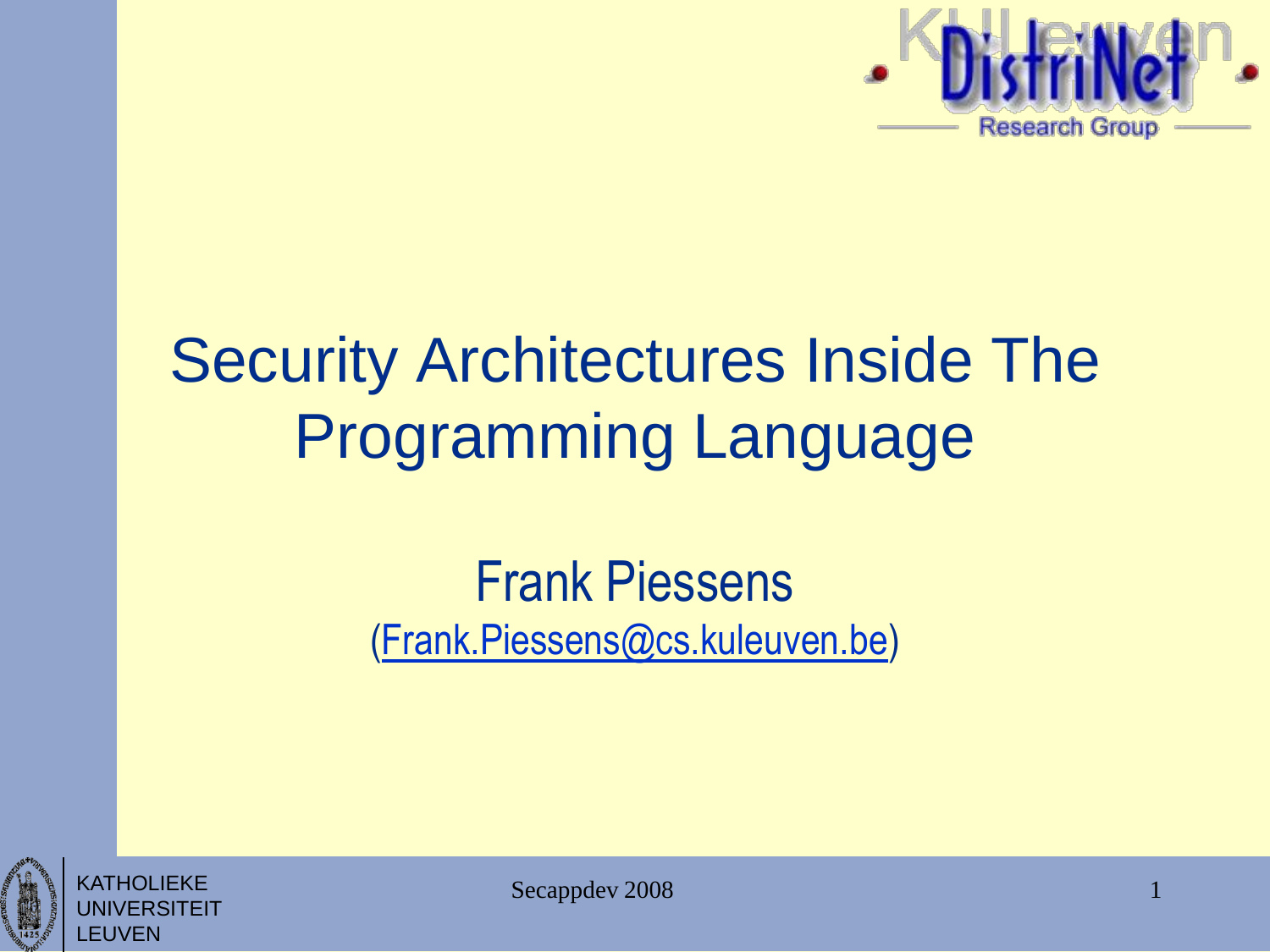#### **Overview**

#### • Introduction

- Illustrating the risks of unsafe languages
- Safety and type soundness
- Sandboxing
- Conclusion



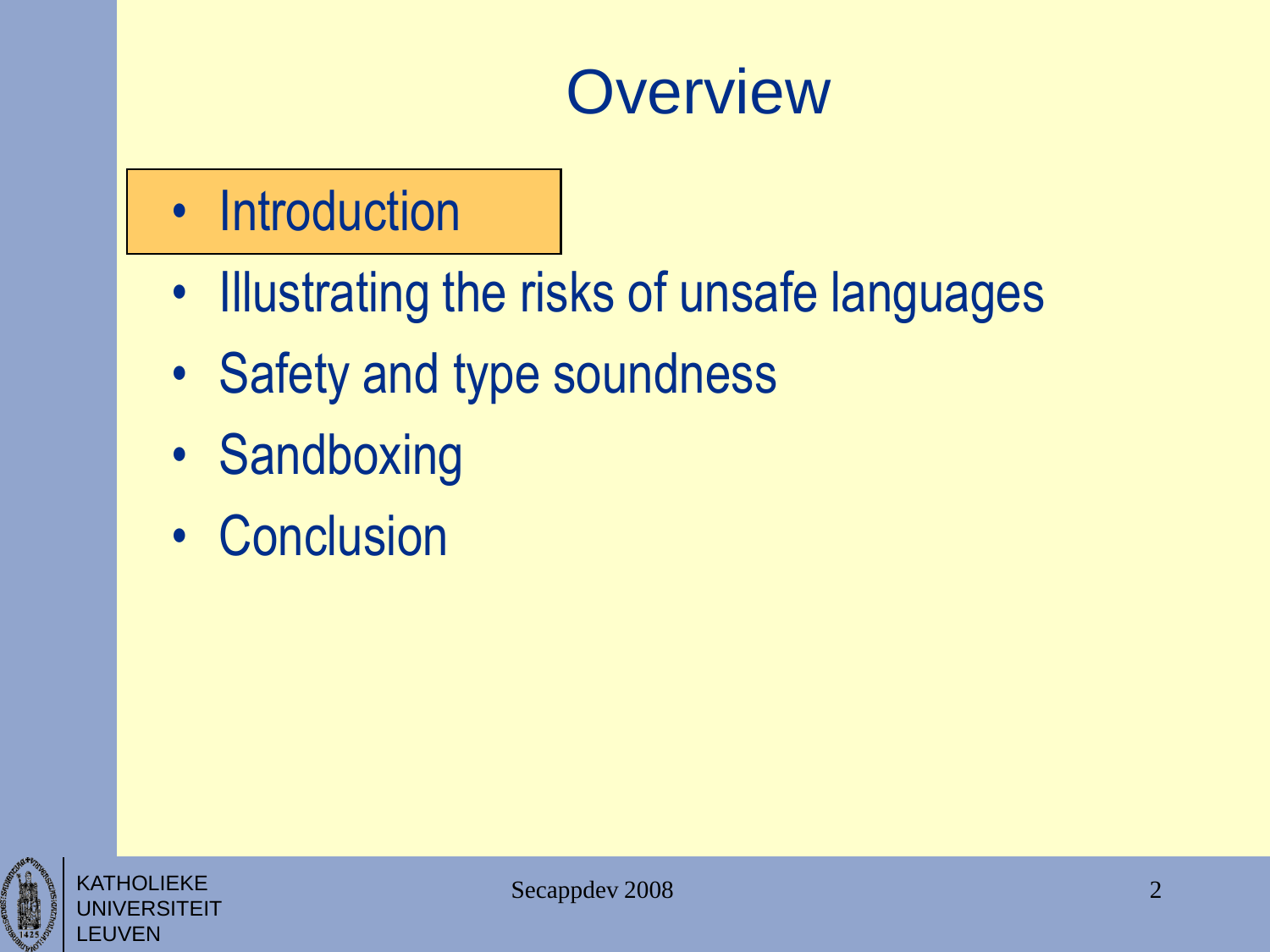# **Introduction**

• CERT Advisory Feb 2006:

"The Microsoft Windows Media Player plug-in for browsers other than Internet Explorer contains a buffer overflow, **which may allow a remote attacker to execute arbitrary code**." (CVE-2006-005)

- This is one (of the many) examples of a vulnerability that is exploitable by a *code injection attack*
- Code injection attacks are mainly a risk for code written in **unsafe** languages

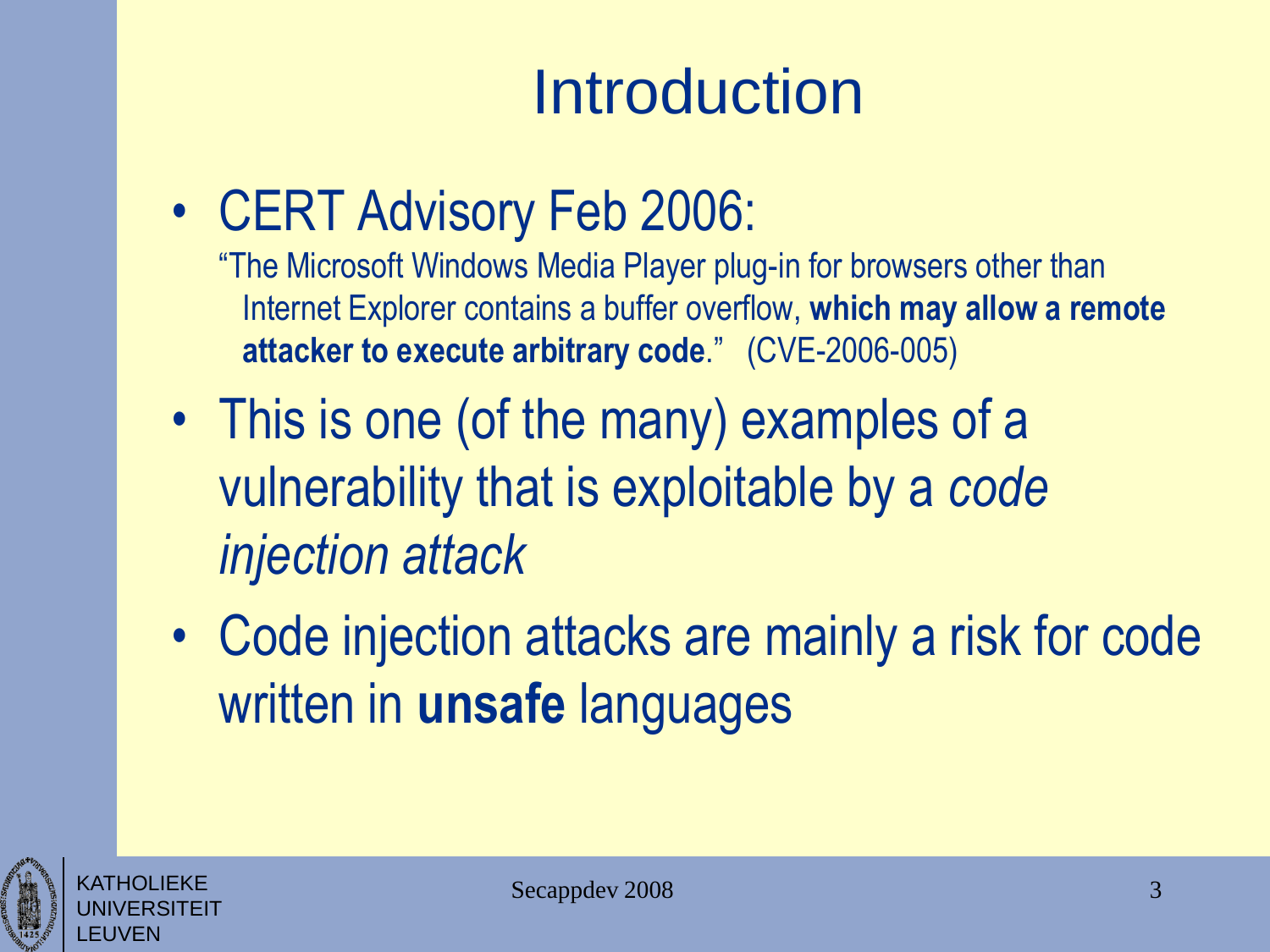#### **Overview**

- Introduction
- Illustrating the risks of unsafe languages
- Safety and type soundness
- Sandboxing
- Conclusion



**KATHOLIFKF** UNIVERSITEIT

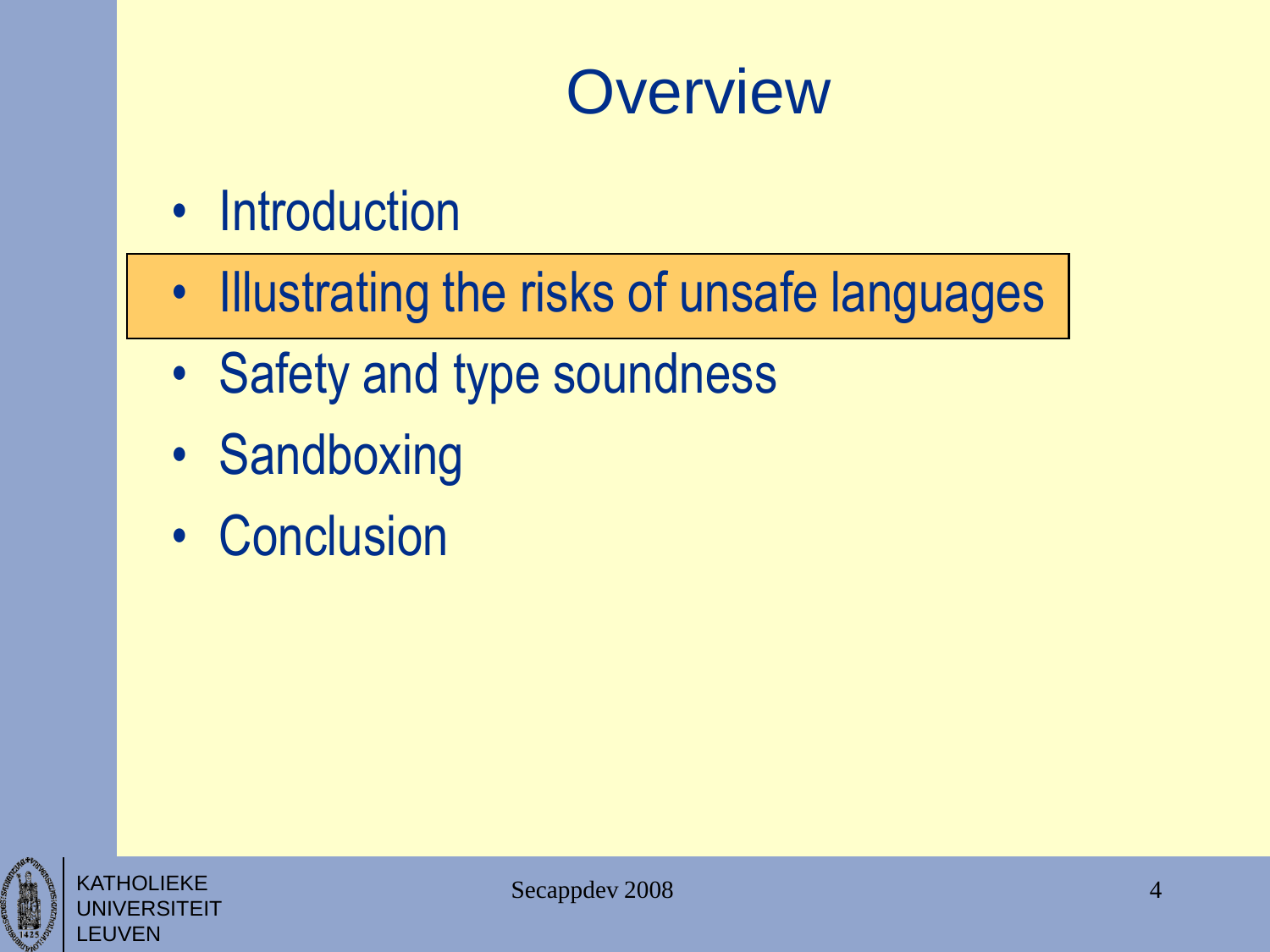# Memory management in C/C++

- Memory can be allocated in many ways in C/C++
	- Automatic (local variables in functions)
	- Static (global variables)
	- Dynamic (malloc and new)
- Programmer is responsible for:
	- Appropriate use of allocated memory
		- E.g. bounds checks, type checks, …
	- Correct de-allocation of memory



KATHOLIEKE UNIVERSITEIT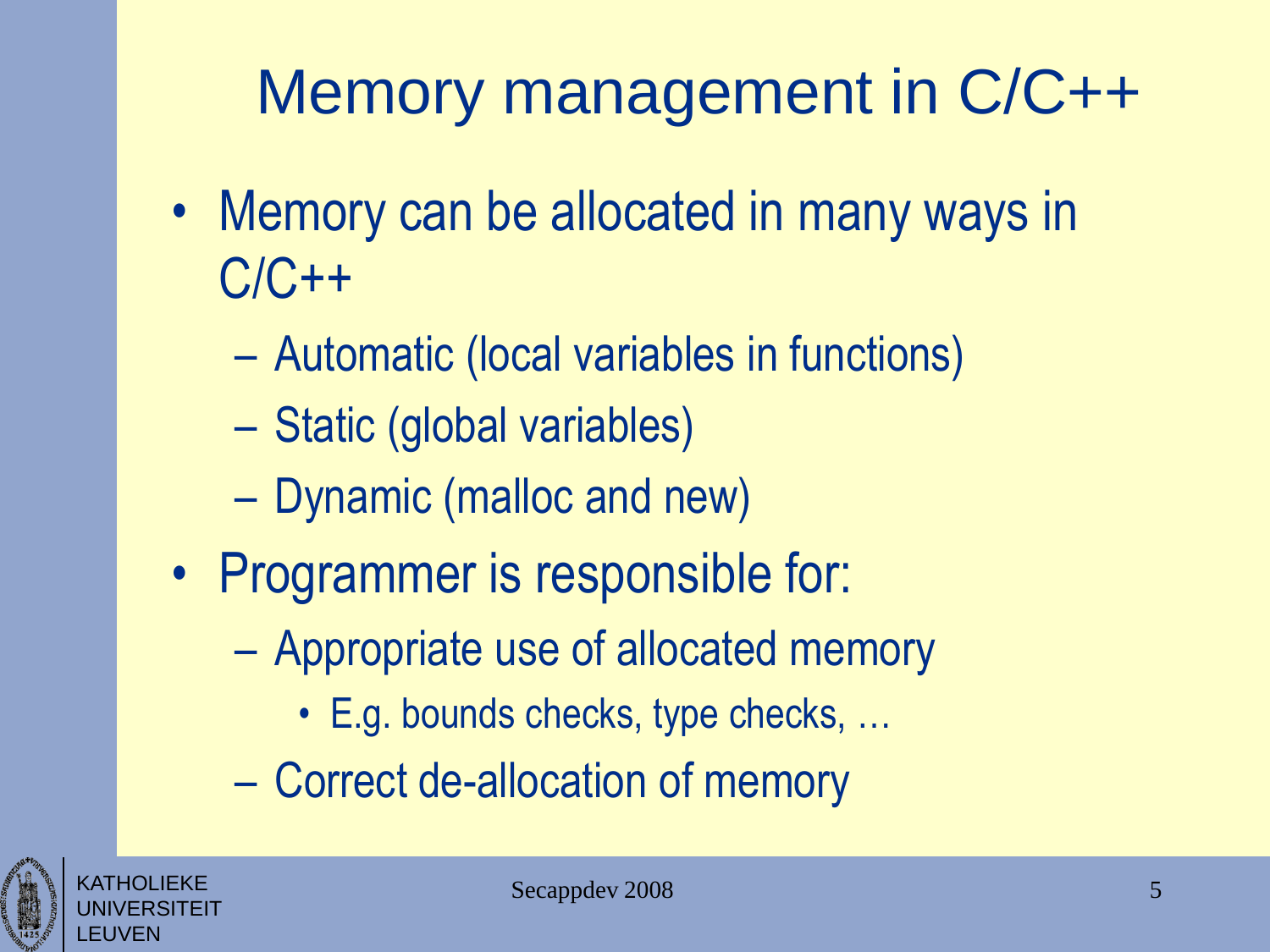# Memory management in C/C++

- Memory management is very error-prone
- Some typical bugs:
	- Writing past the bound of an array
	- Dangling pointers
	- Double freeing
	- Memory leaks
- For efficiency, practical C/C++ implementations don't detect such bugs at run time
	- The language definition states that behavior of a buggy program is *undefined*



KATHOLIEKE UNIVERSITEIT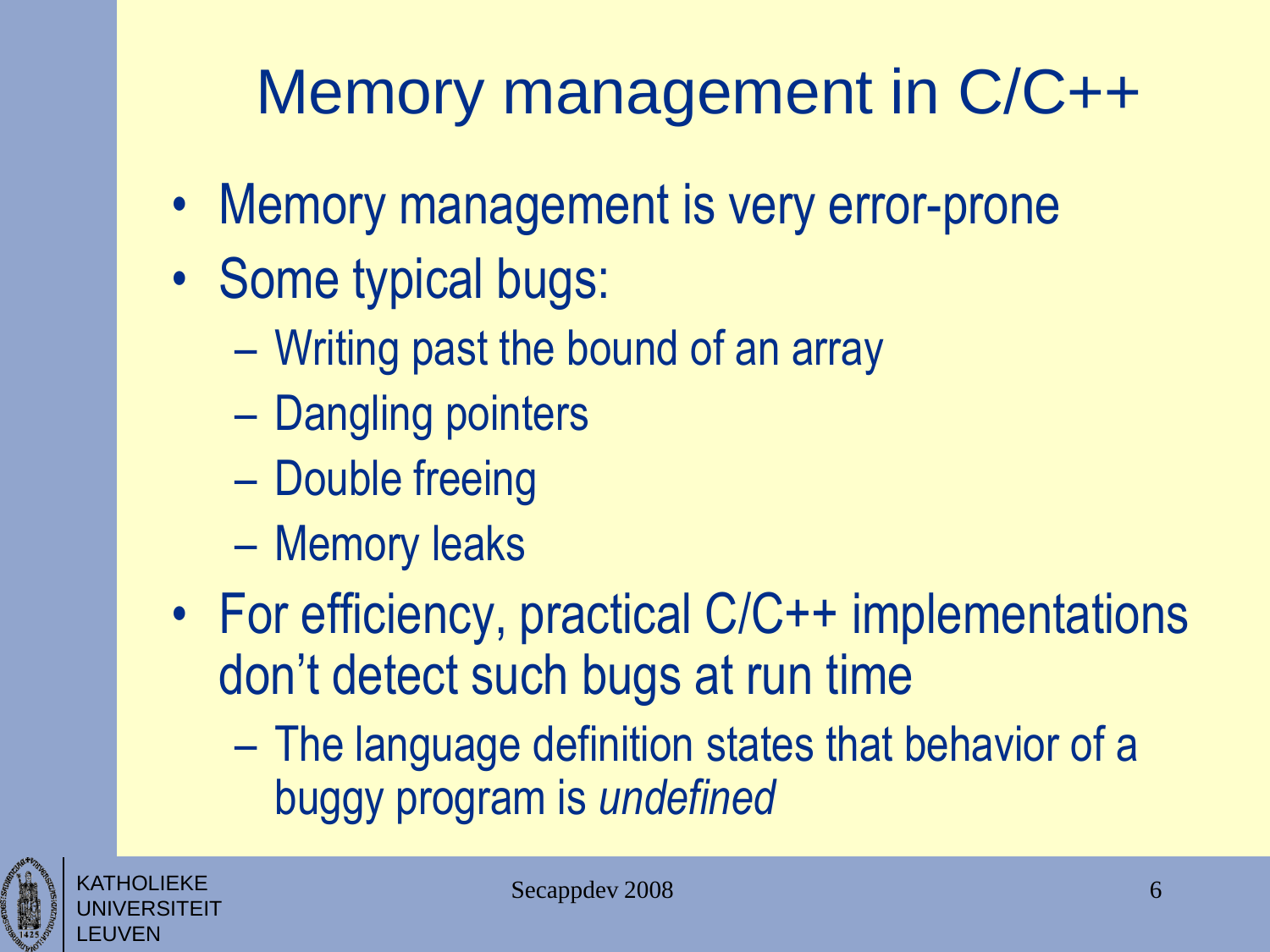#### Process memory layout



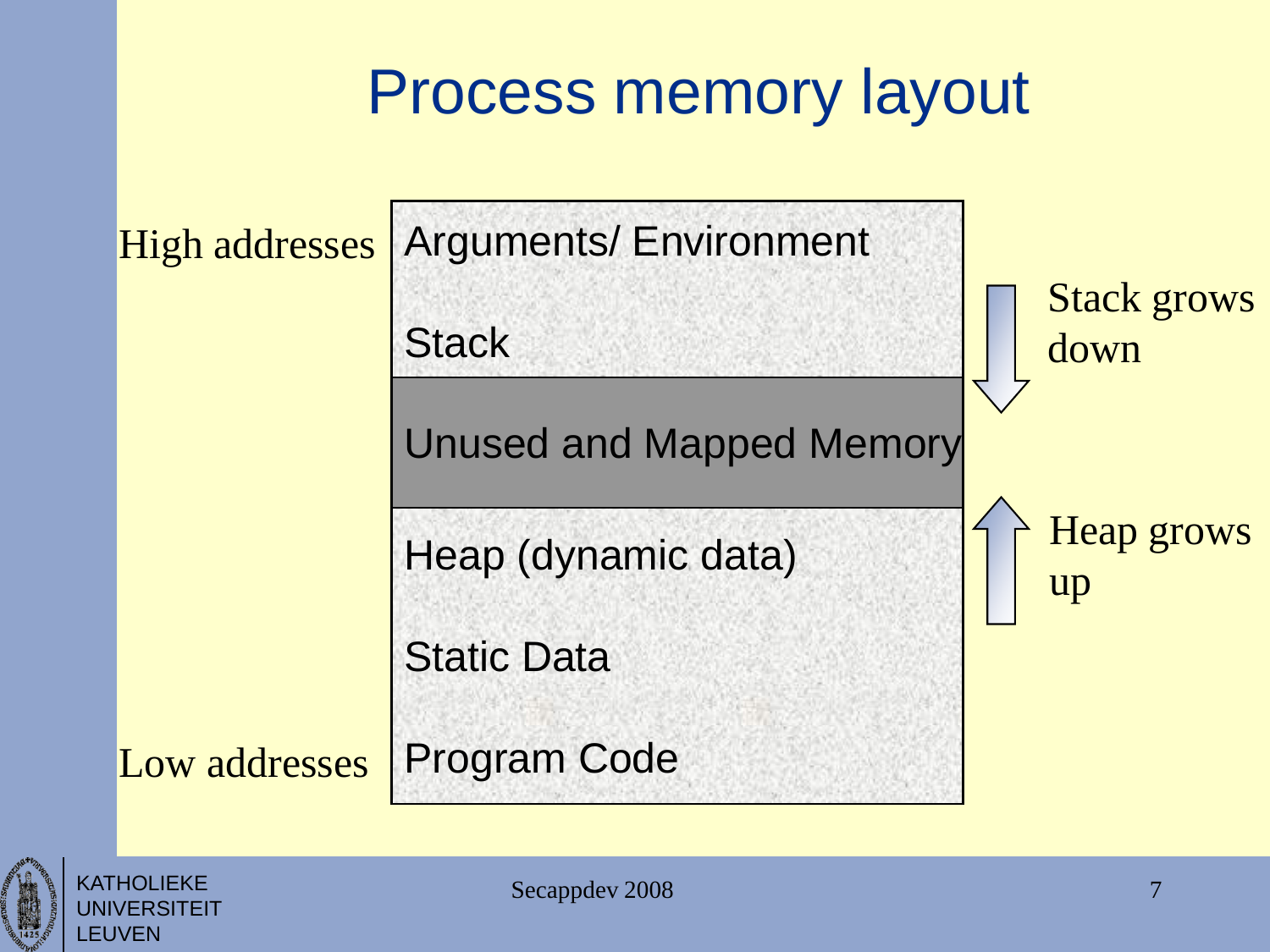# Attacking unsafe code

- To do a code injection attack, an attacker must:
	- Find a bug in the program that can break memory safety
	- Find an interesting memory location to overwrite
	- Get attack code in the process memory space



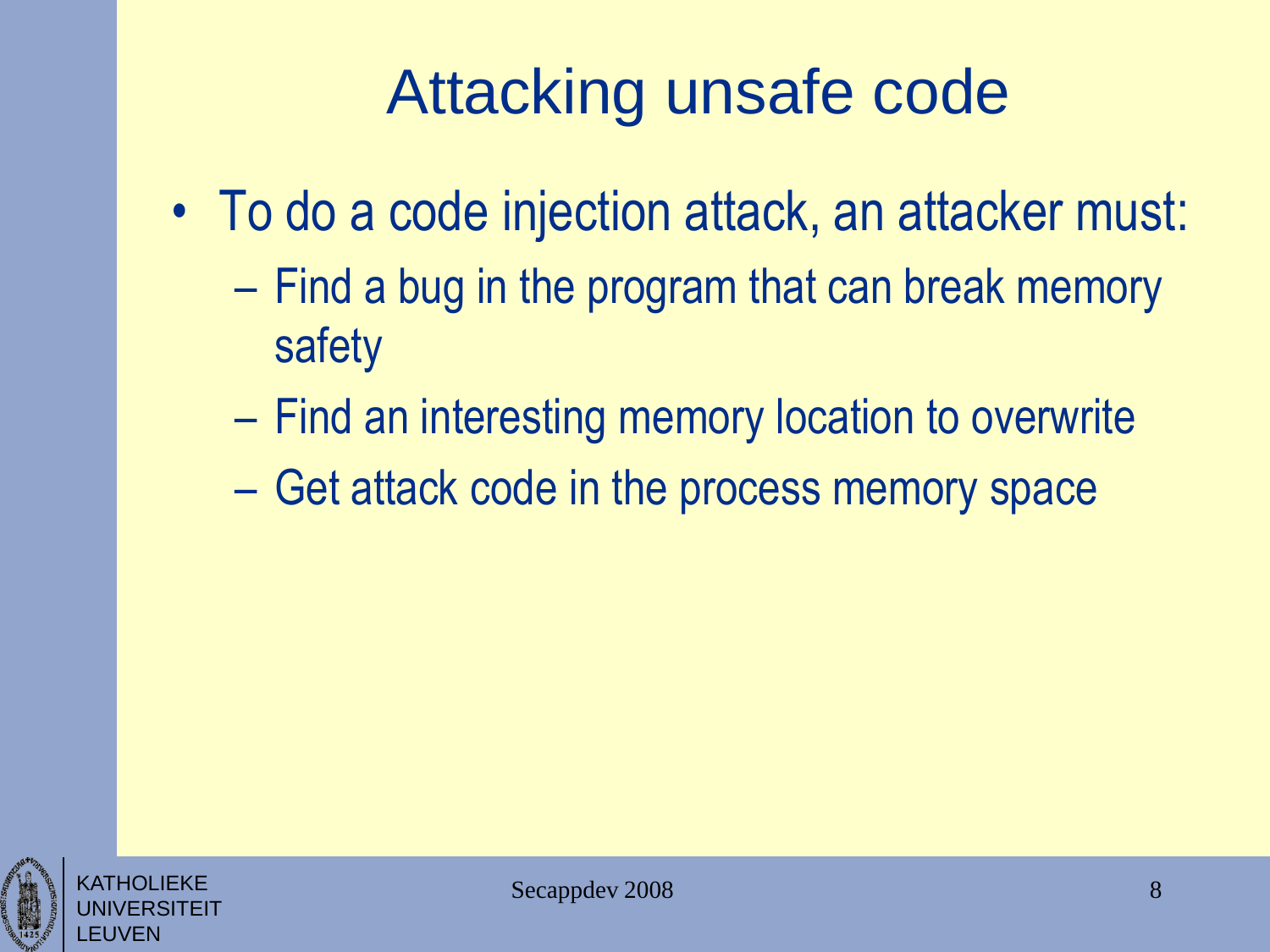# Bugs that can break memory safety

- Writing past the end of an array *(buffer overrun or overflow)*
- Dereference a dangling pointer
- Use of a dangerous API function
	- That internally overflows a buffer
		- E.g. strcpy $()$ , gets $()$
	- That is implemented in assembly in an intrinsically unsafe way
		- E.g. printf()



KATHOLIEKE UNIVERSITEIT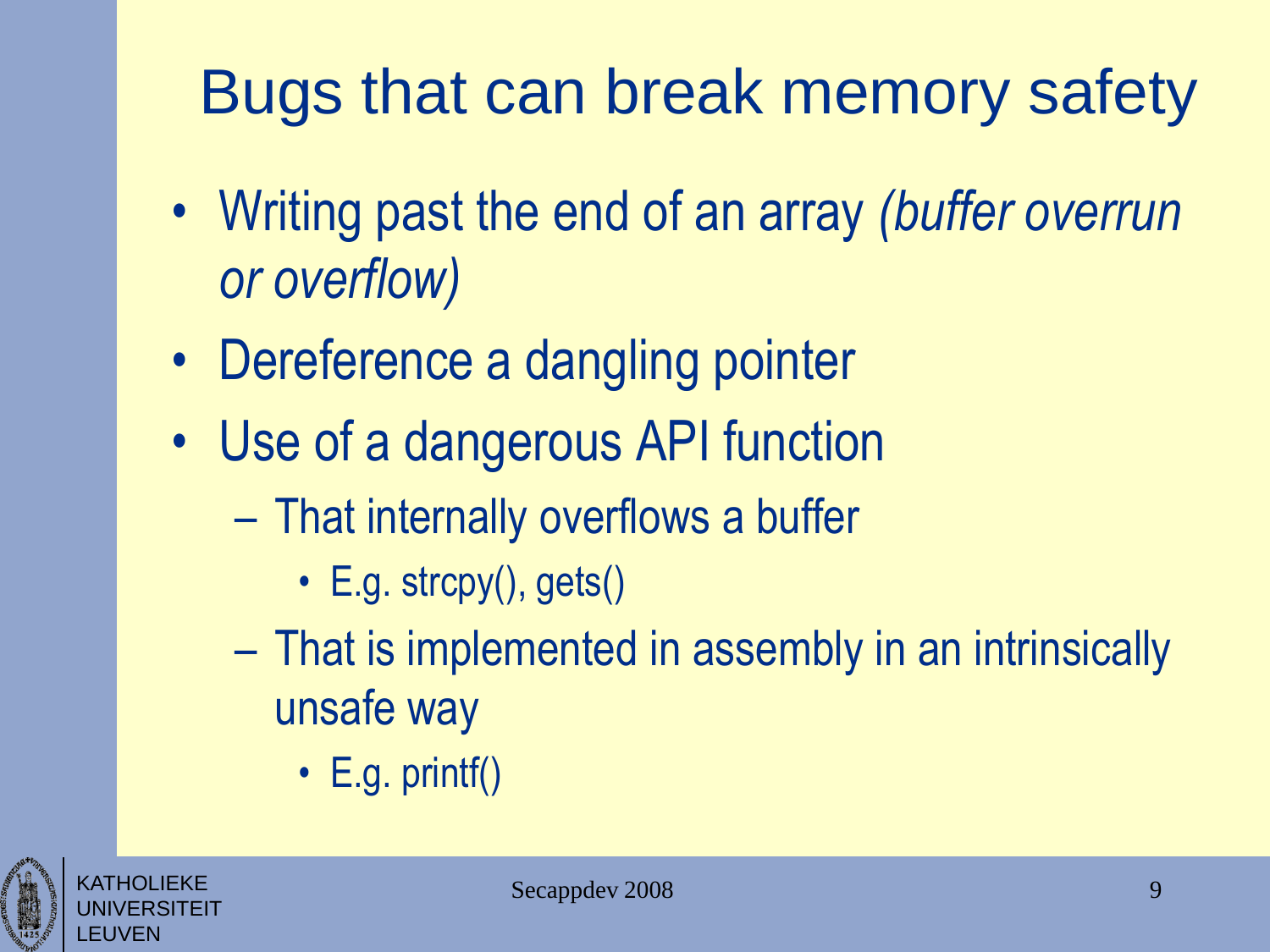# Interesting memory locations

- Code addresses or function pointers
	- Return address of a function invocation
	- Function pointers in the virtual function table
	- Program specific function pointers
- Pointers where the attacker can control what is written when the program dereferences the pointer
	- Indirect pointer overwrite: first redirect the pointer to another interesting location, then write the appropriate value



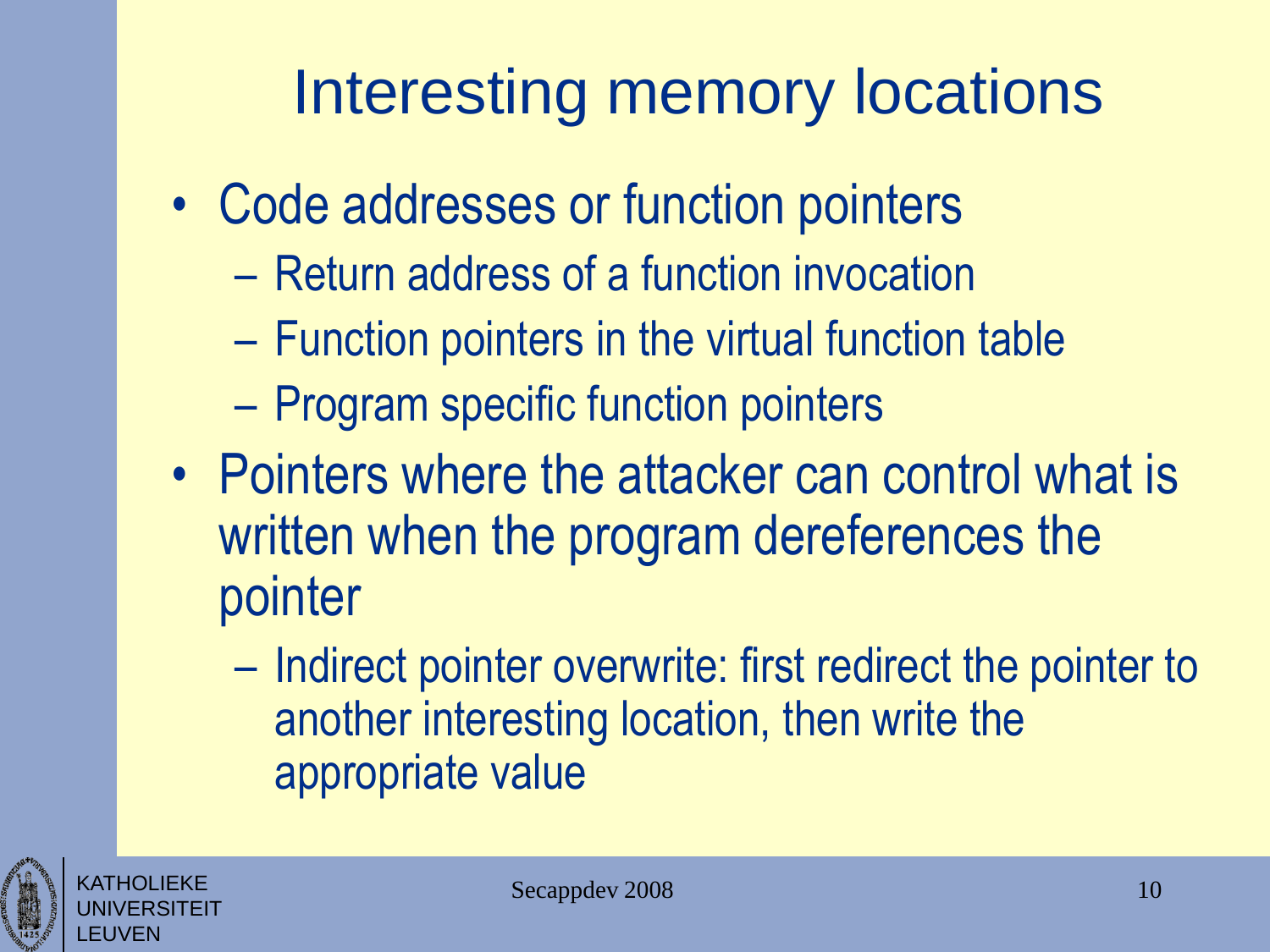#### Some example attacks

- Stack-based buffer overrun
- Heap-based buffer overrun
- Exploiting a format string vulnerability



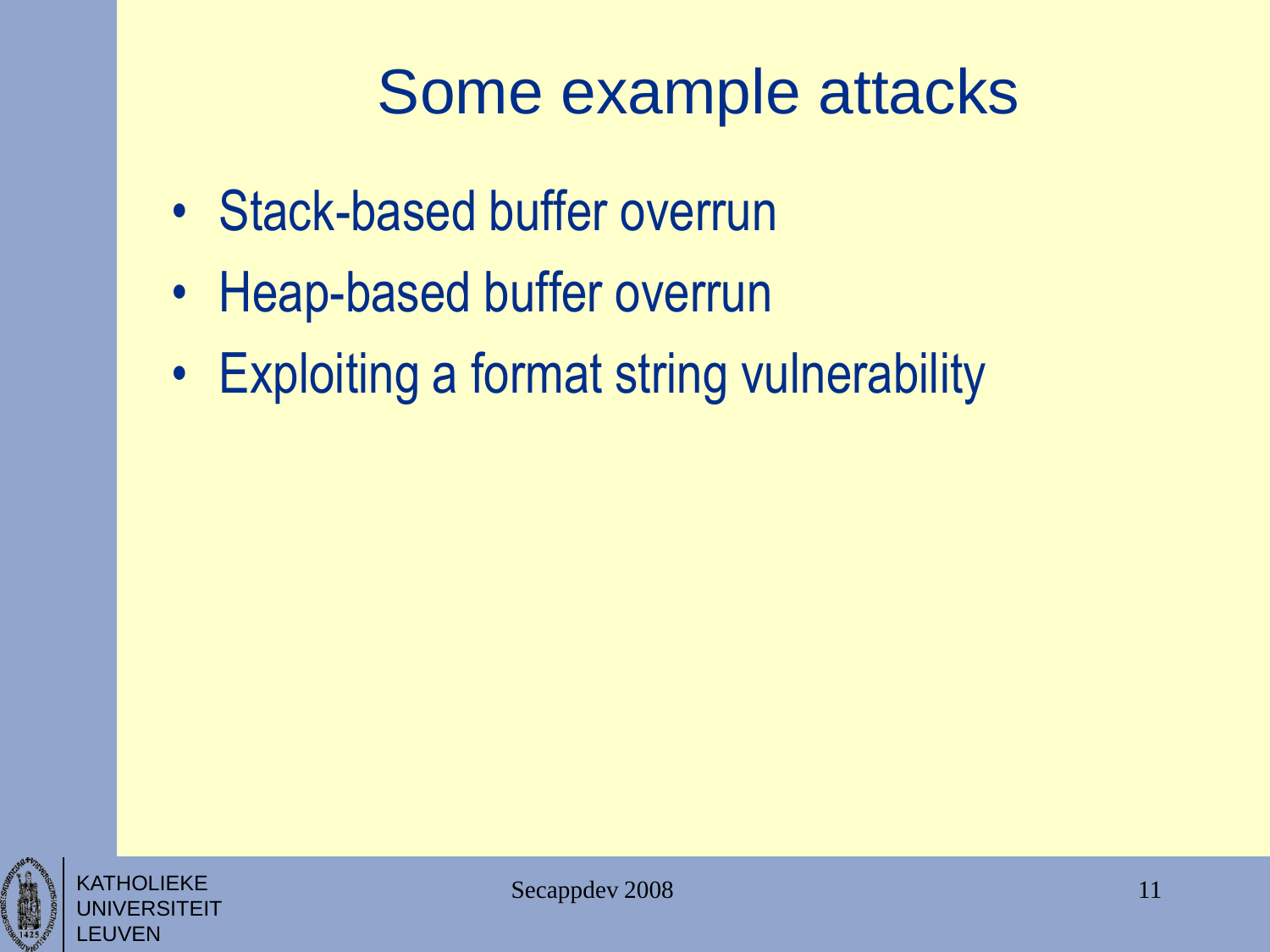- The stack is a memory area used at run time to track function calls and returns
	- Per call, an *activation record* or *stack frame* is pushed on the stack, containing:
		- Actual parameters, return address, automatically allocated local variables, …
- As a consequence, if a local buffer variable can be overflowed, there are interesting memory locations to overwrite nearby



KATHOLIEKE UNIVERSITEIT

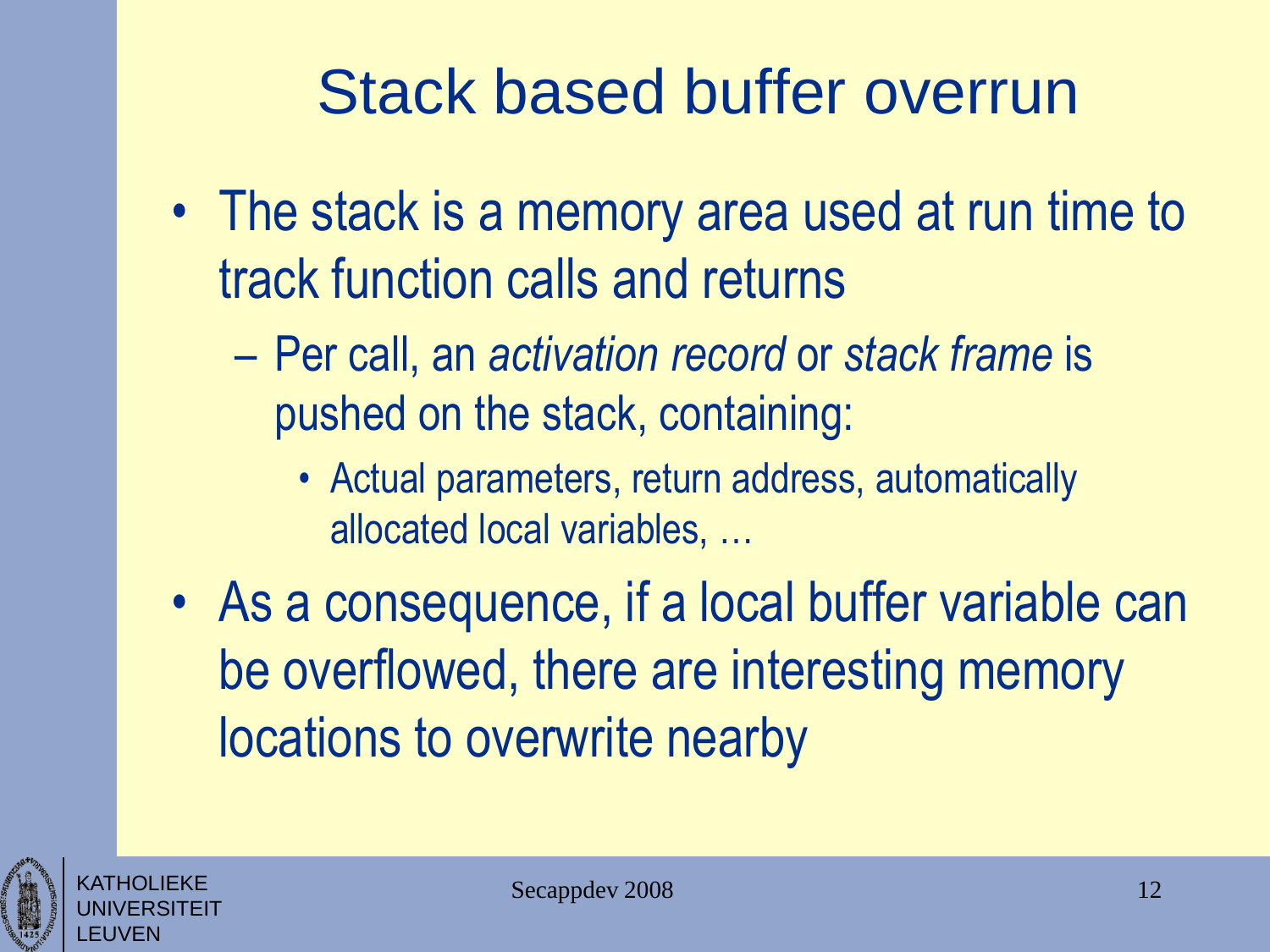

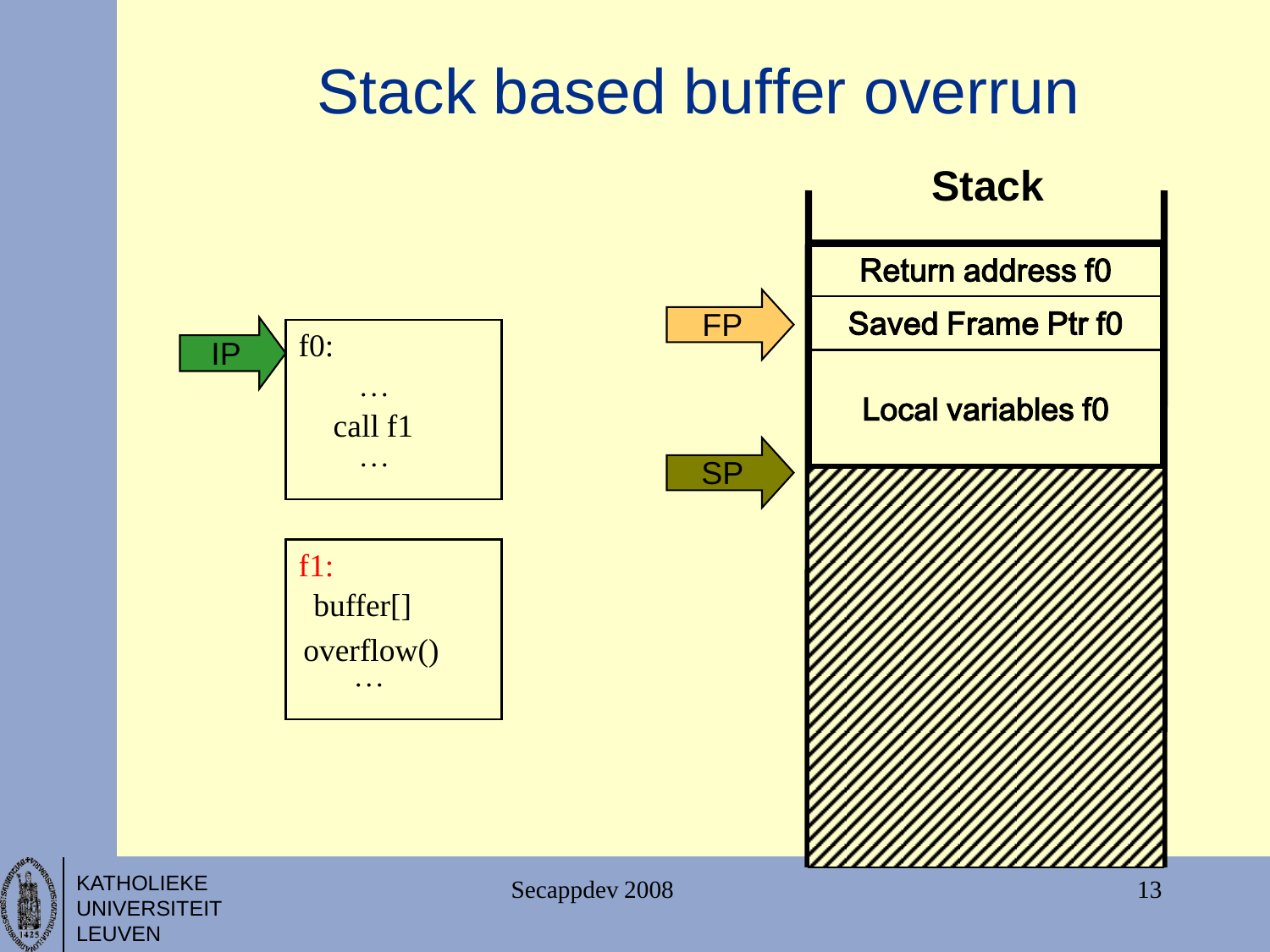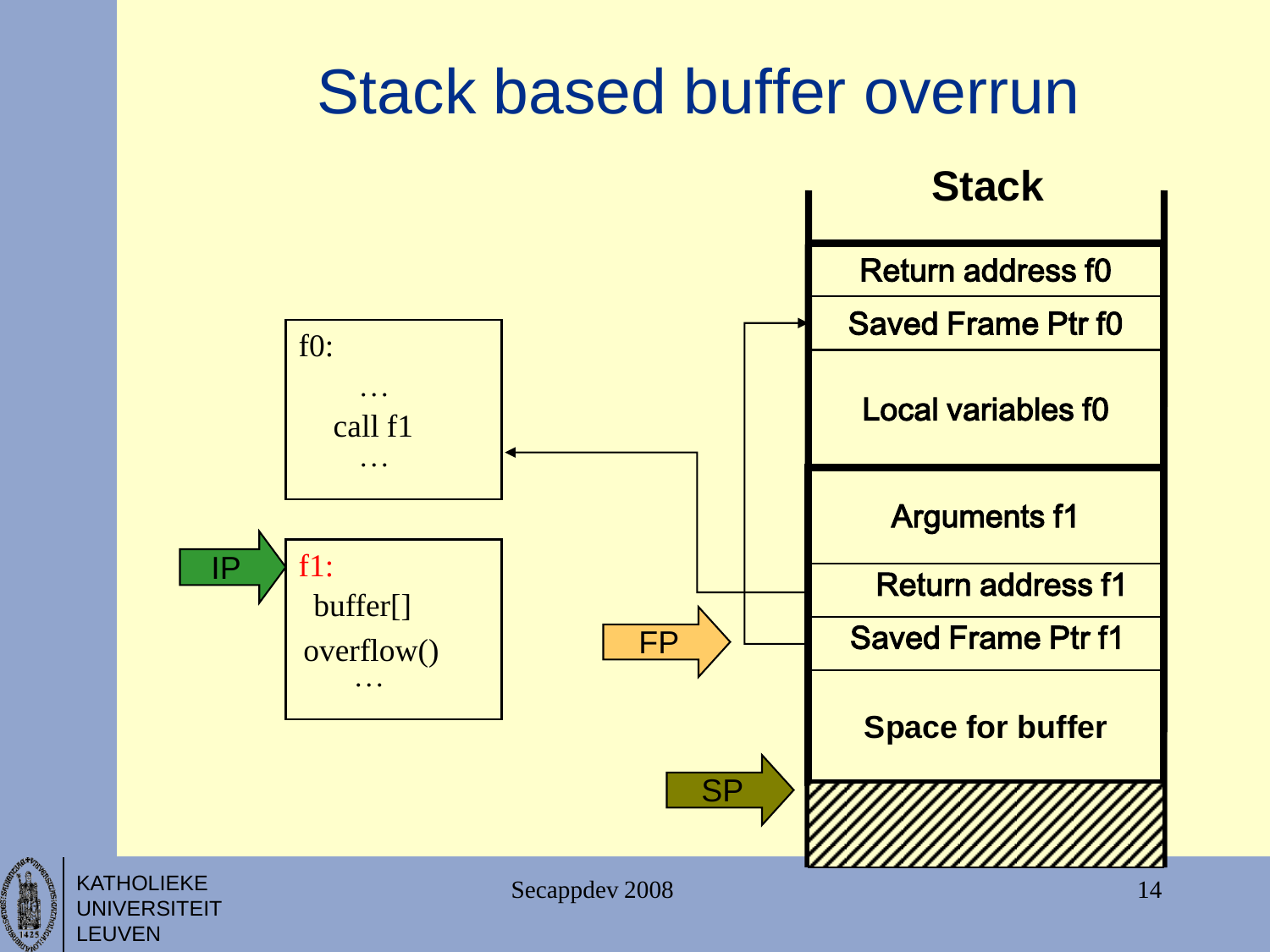

UNIVERSITEIT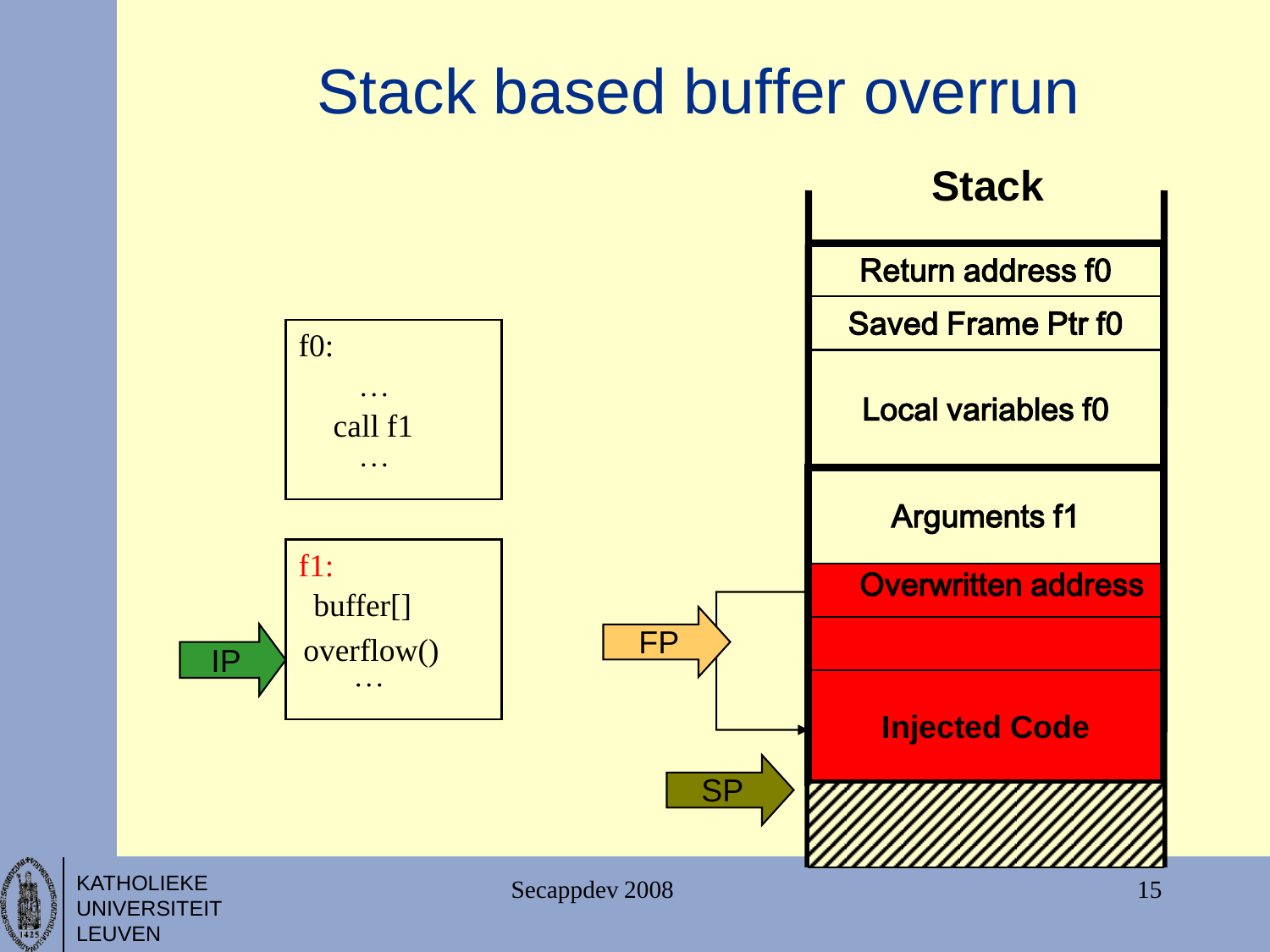#### • Shell code strings:

#### LINUX on Intel:

char shellcode $[] =$ 

"\xeb\x1f\x5e\x89\x76\x08\x31\xc0\x88\x46\x07\x89\x46\x0c\xb0\x0b" "\x89\xf3\x8d\x4e\x08\x8d\x56\x0c\xcd\x80\x31\xdb\x89\xd8\x40\xcd"  $"\x80\xe8\xdc\xf\xf\xf\xf\binom{bh'}{sh''};$ 

#### SPARC Solaris:

char shellcode $[] =$ 

"\x2d\x0b\xd8\x9a\xac\x15\xa1\x6e\x2f\x0b\xdc\xda\x90\x0b\x80\x0e" "\x92\x03\xa0\x08\x94\x1a\x80\x0a\x9c\x03\xa0\x10\xec\x3b\xbf\xf0" "\xdc\x23\xbf\xf8\xc0\x23\xbf\xfc\x82\x10\x20\x3b\x91\xd0\x20\x08" "\x90\x1b\xc0\x0f\x82\x10\x20\x01\x91\xd0\x20\x08";



KATHOI IFKF

LEUVEN

FRSITFIT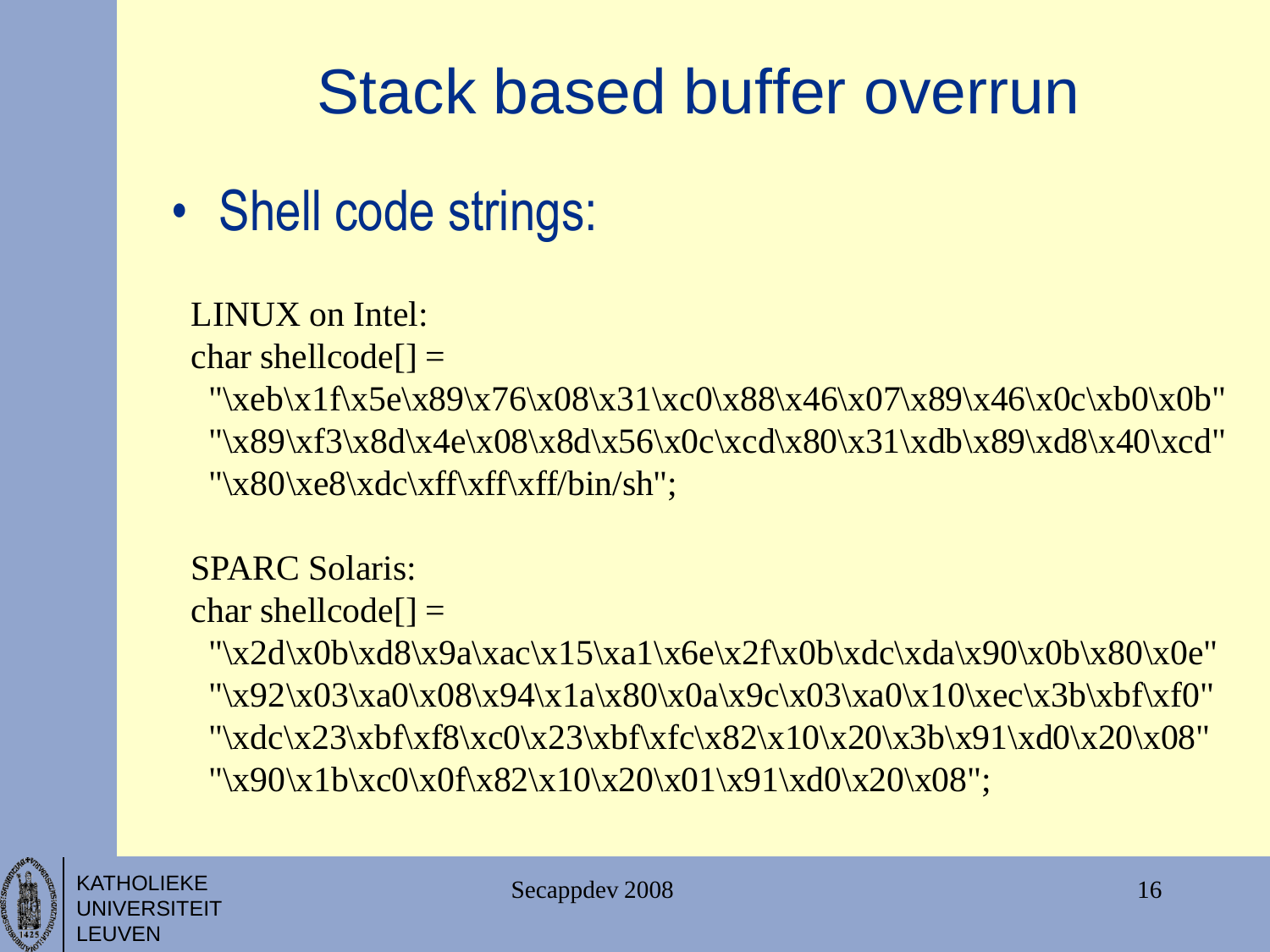#### • Example vulnerable program:

#include <string.h> #include <stdio.h>

```
main(argc,argv)
int argc;
char **argv;
{ if (argc != 2) {
    printf("Usage: %s overflow\n",argv[0]);
   exit(1); \}hole(argv[1]); }
```
hole(overflow) char \*overflow; { char buff[200]; strcpy(buff ,overflow); }

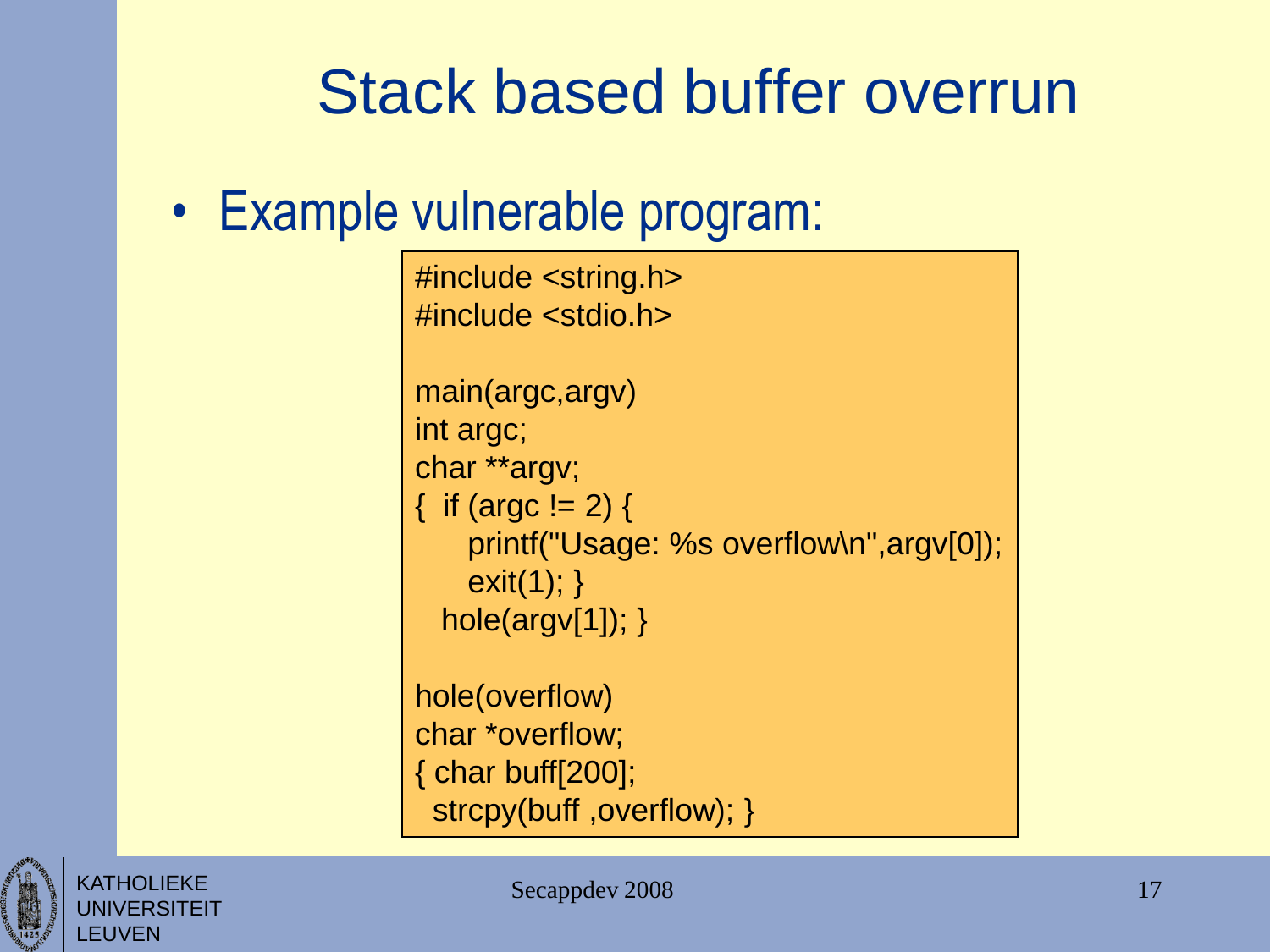# Stack-based buffer overflow

- Lots of details to get right before it works:
	- No nulls in (character-)strings
	- Filling in the correct return address:
		- Fake return address must be precisely positioned
		- Attacker might not know the address of his own string
	- Other overwritten data must not be used before return from function
- More information in

– …

– "Smashing the stack for fun and profit" by Aleph One



KATHOLIEKE UNIVERSITEIT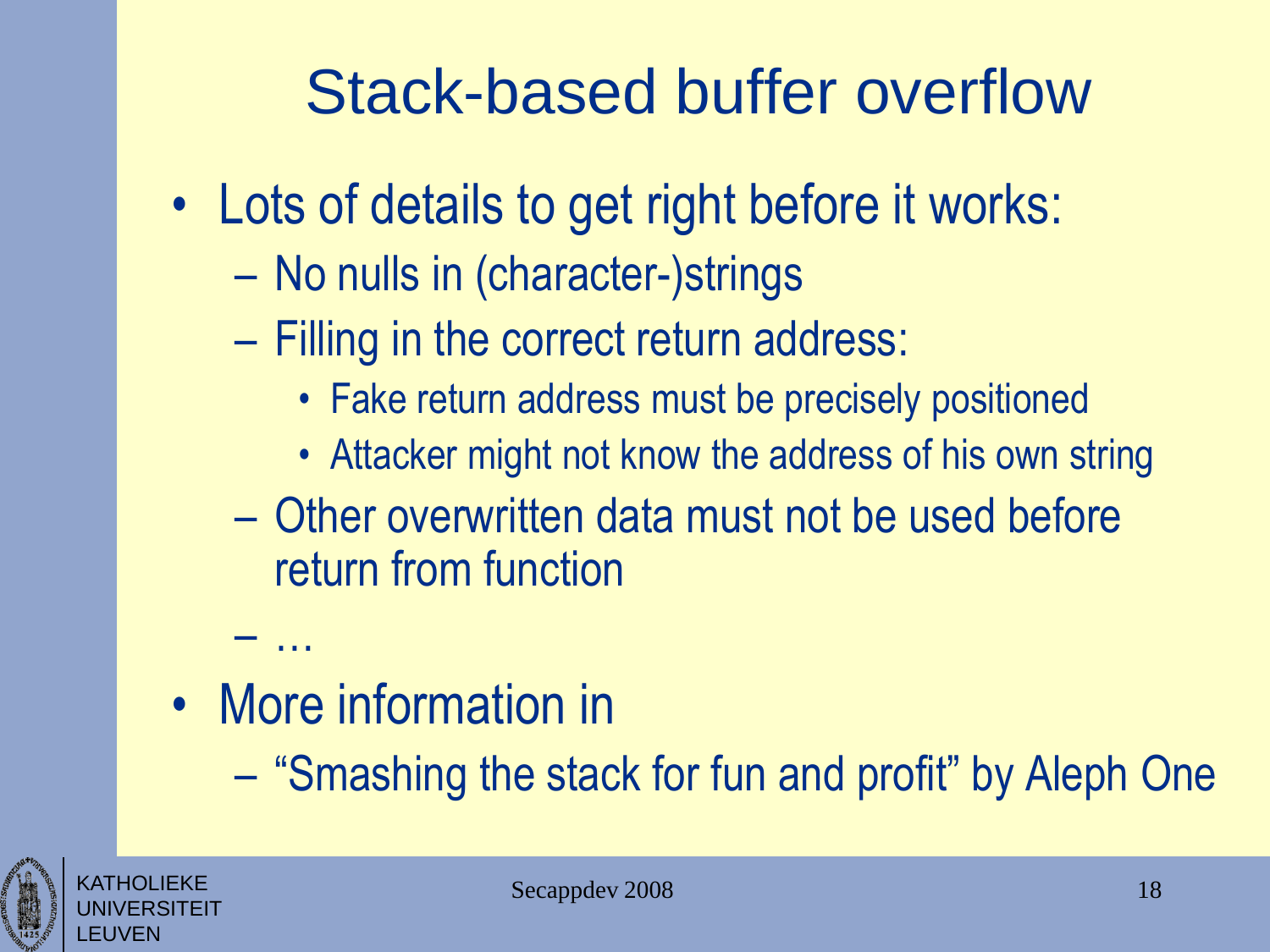#### **Overview**

- Introduction
- Illustrating the risks of unsafe languages
- Safety and type soundness
- Sandboxing
- Conclusion



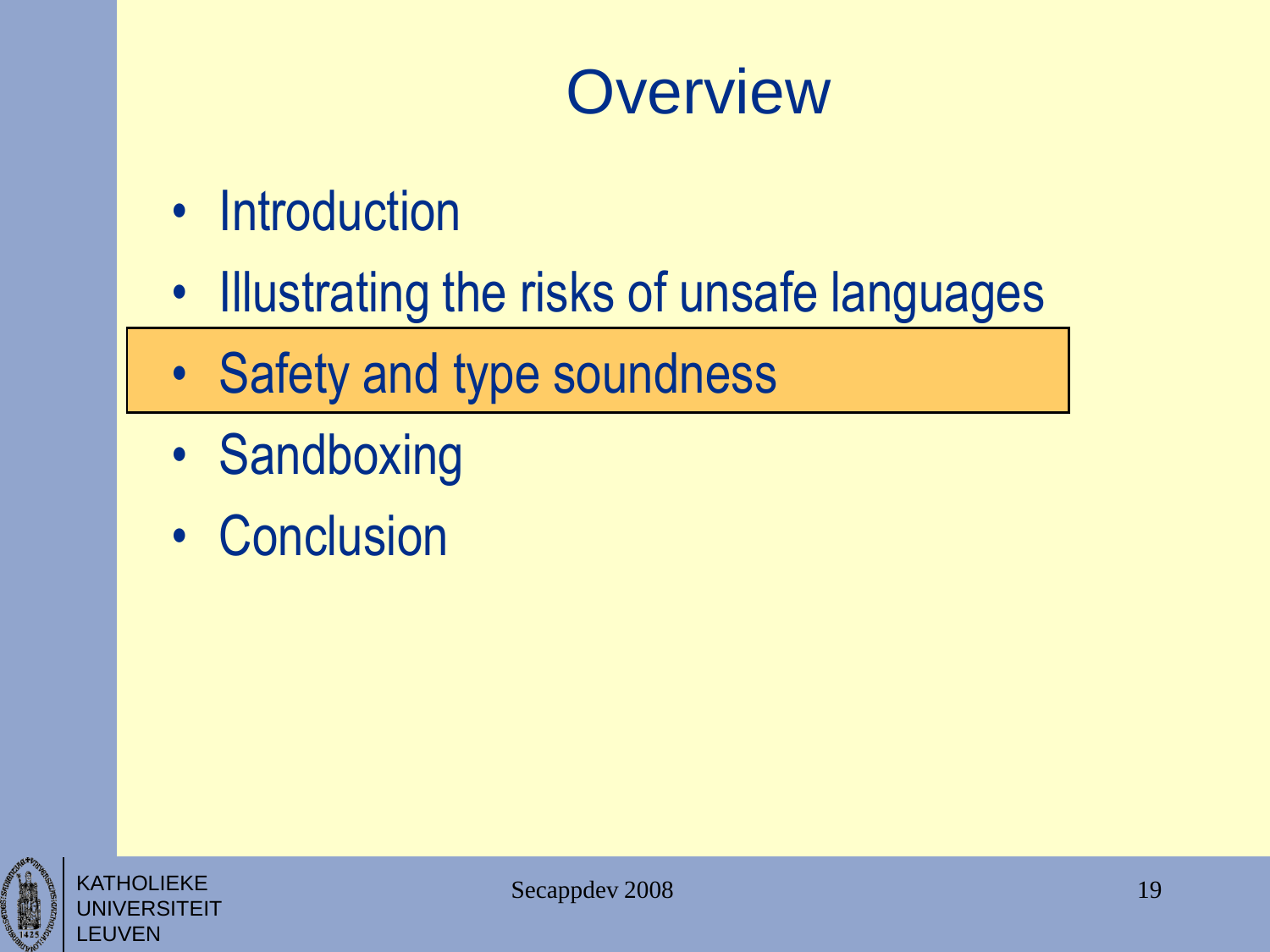# **Safety**

- A programming language is *safe* if its behavior is always well-defined
	- $-$  E.g. a[i] = (int) x.f()
- A safe language
	- Protects its own abstractions (e.g. no stack smashing attack)
	- Is inherently portable
- An unsafe language puts the burden of avoiding undefined situations on the programmer



KATHOLIEKE UNIVERSITEIT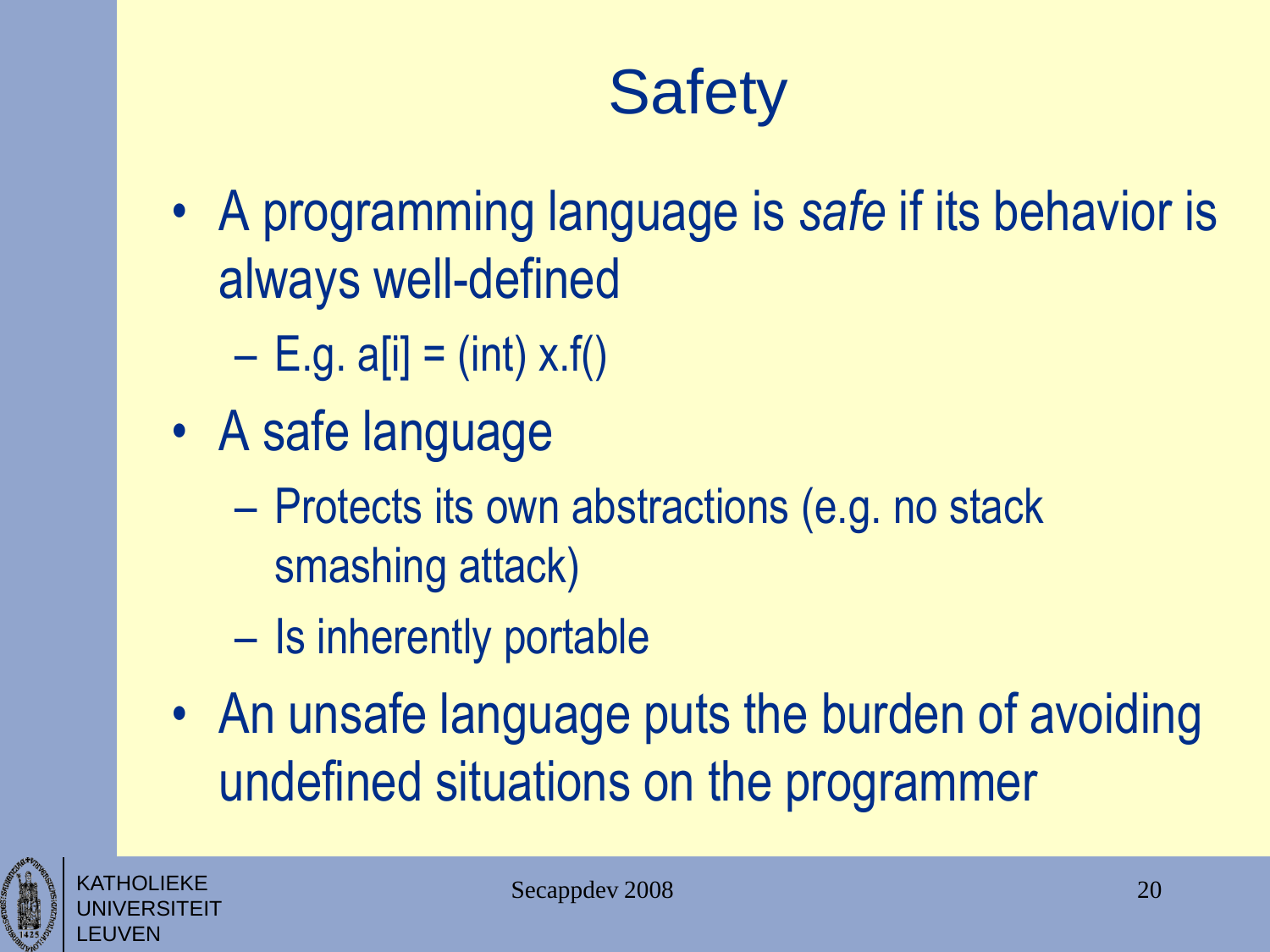# **Safety**

- Some safe programming languages:
	- Java, C#, ML, Prolog, Scheme, Lisp
	- (Note: some of these languages have some unsafe features)
- Some generally unsafe programming languages: – C, C++, Pascal

(Although one could theoretically achieve safe instances of these languages by further defining the undefined behavior in a safe way)

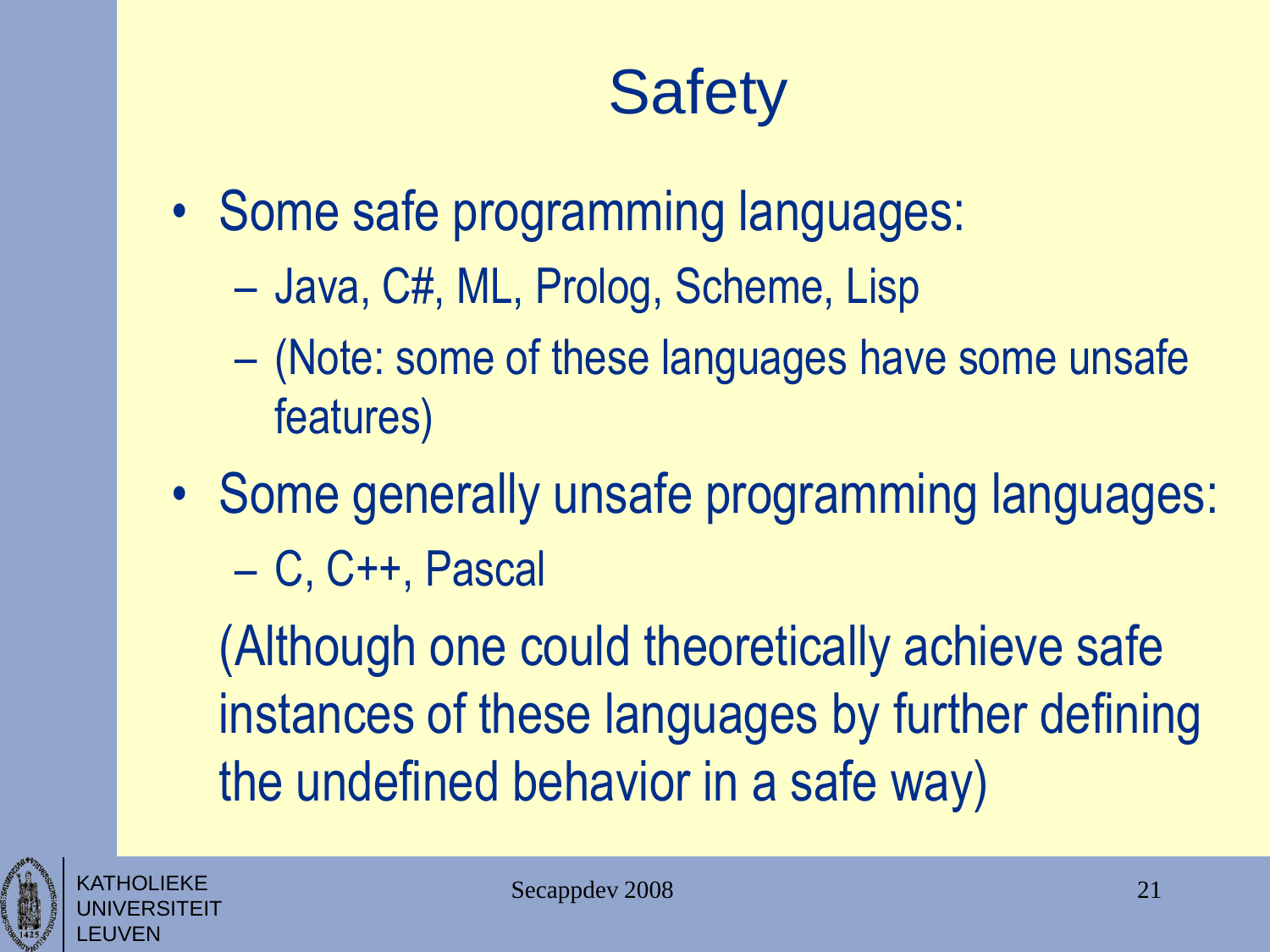# Achieving safety

- By taking features out of the language
	- E.g. pointer arithmetic
- By means of run-time checking
	- E.g. array bounds checks
- By means of type checking
	- E.g. checking whether methods are defined appropriately
	- Requires type soundness

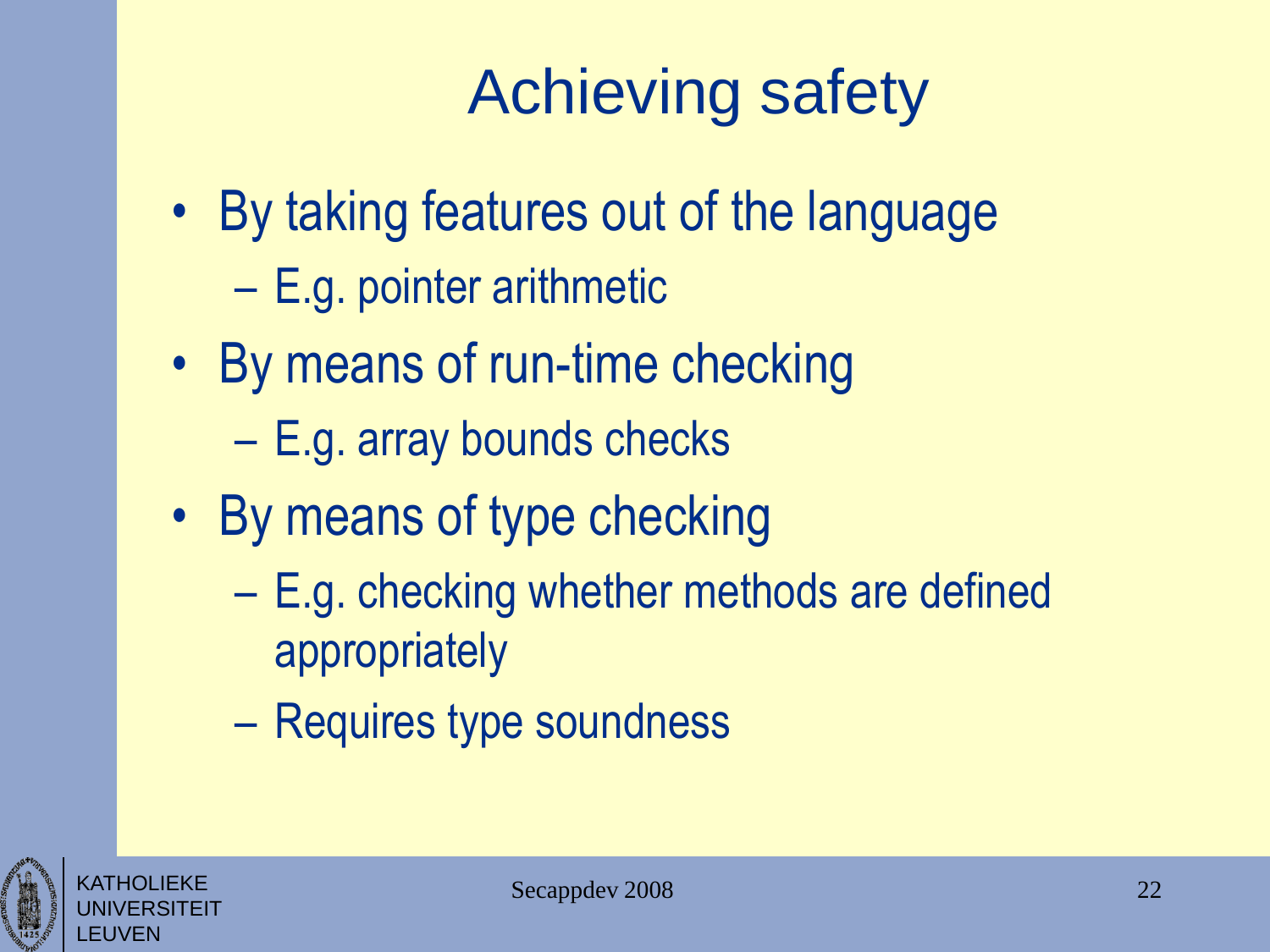# **Types**

- *Types* annotate program elements to assert certain invariant properties
	- E.g. This variable will always hold an integer
	- E.g. This variable will always refer to an object of class X (or one of its subclasses)
	- E.g. This array will never store more than 10 items
- *Type checking* verifies the assertions
- A language is *type sound* if the assertions are guaranteed to hold at run-time

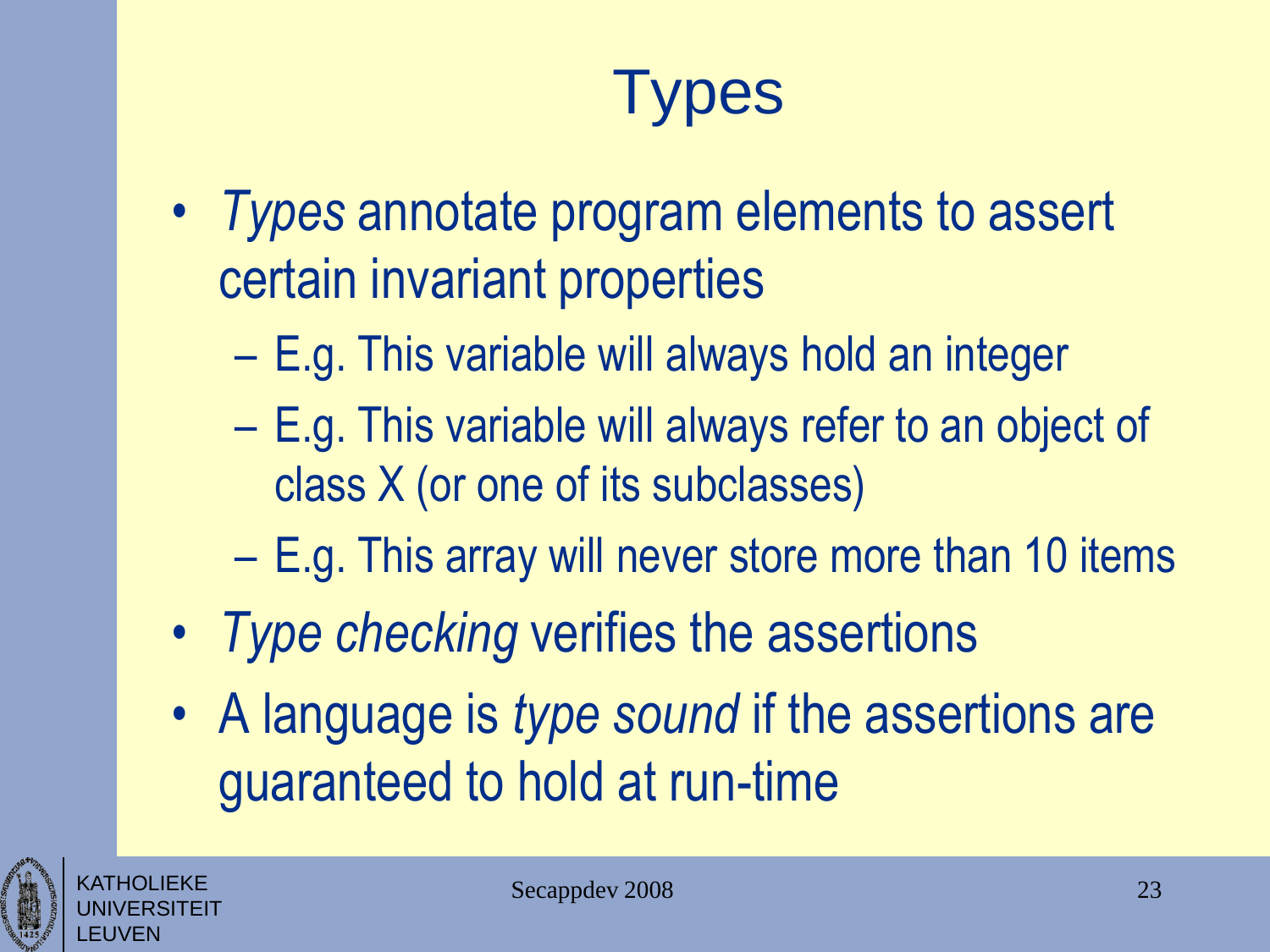

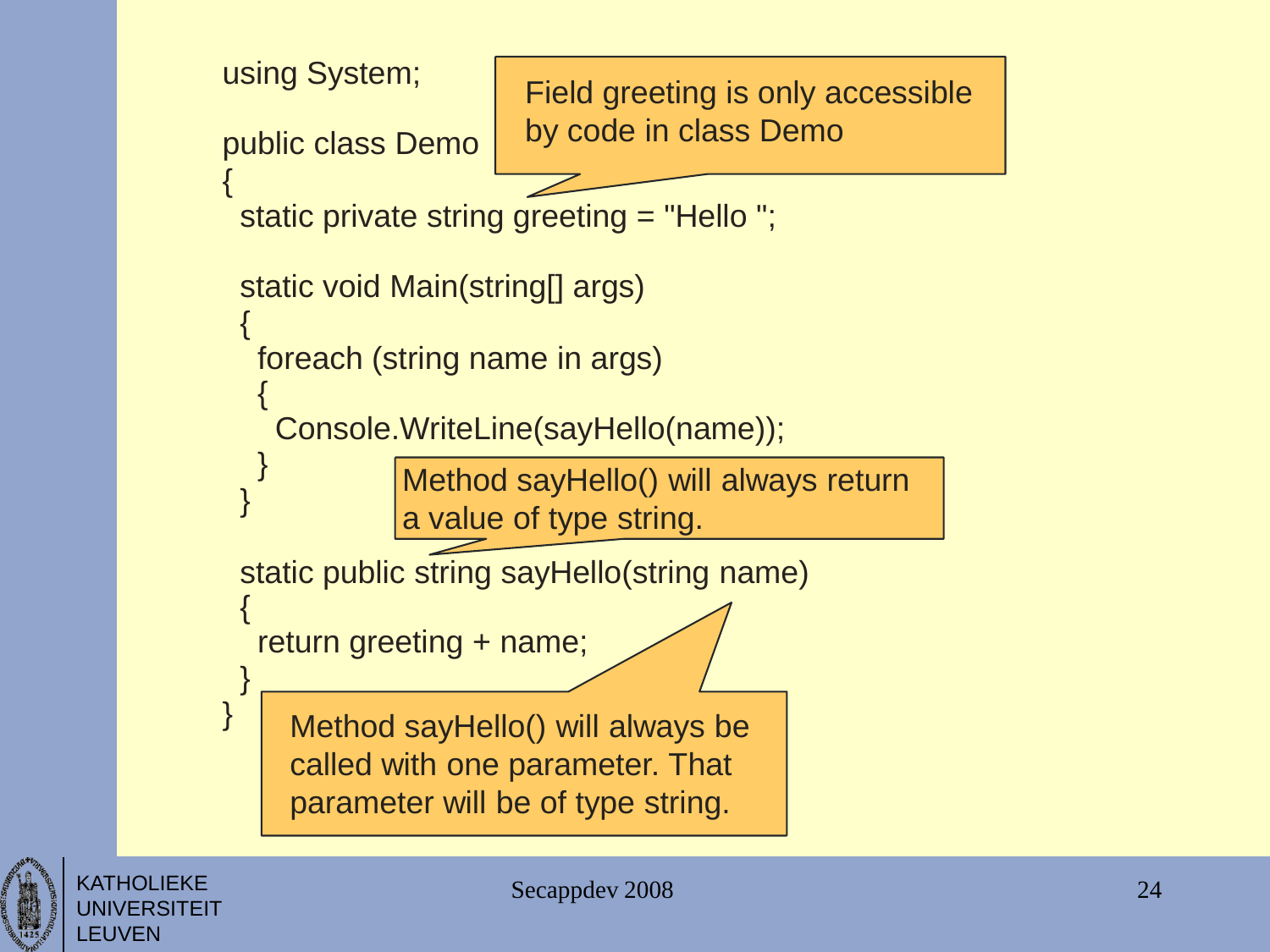# Safe / Type sound languages

- Safe, typed and type sound languages: – Java, C#, ML
- Safe, untyped languages:
	- Lisp, Prolog, many interpreted languages
- Unsafe, typed languages
	- C, C++, Pascal
		- E.g. using pointer arithmetic in C, you can do anything you want and break any assertion made by the type system

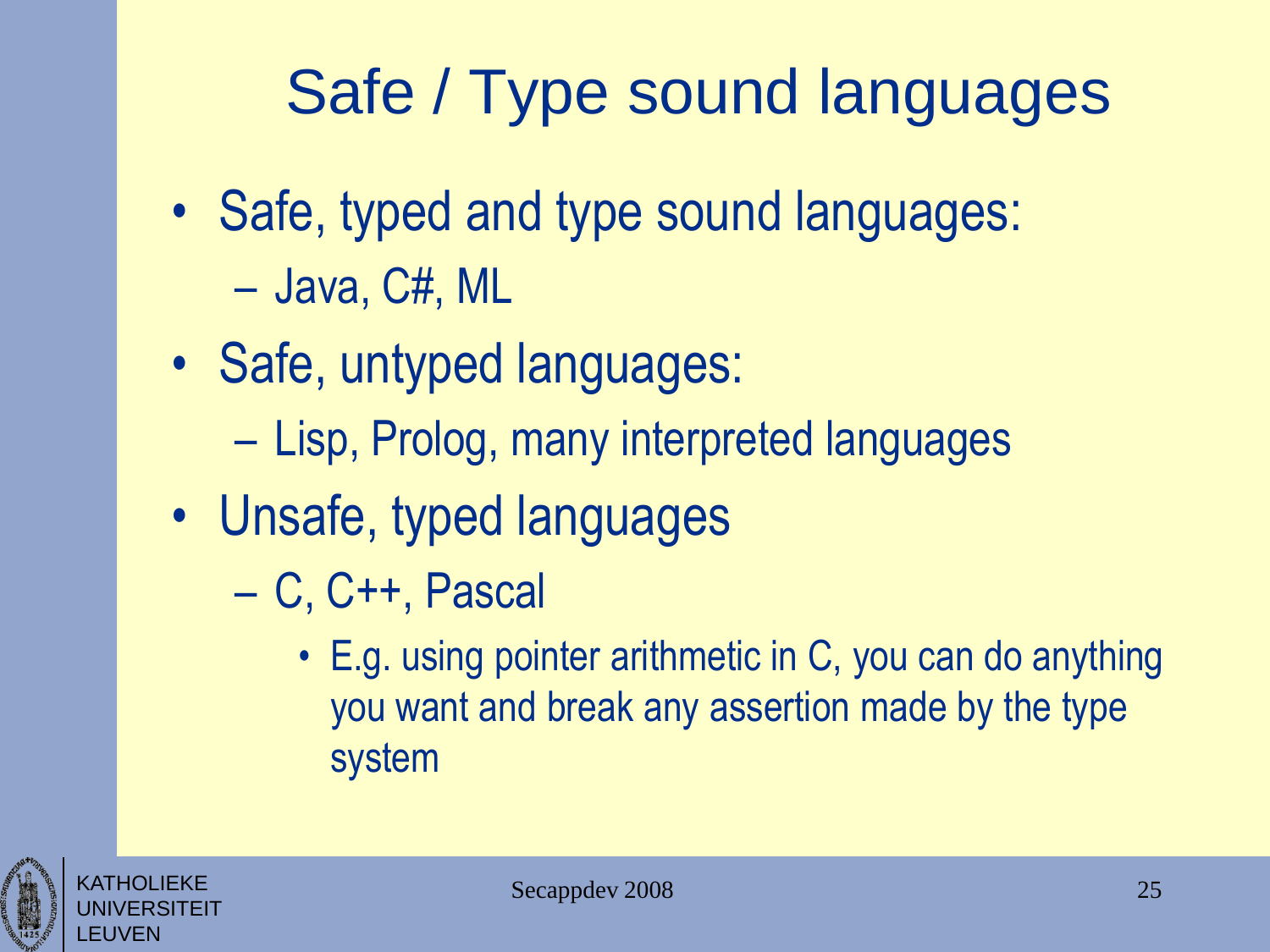#### Example

```
class DiskQuota {
private:
  long MinBytes;
  long MaxBytes;
};
```

```
void EvilCode(DiskQuota* pdq) {
   // use pointer arithmetic to index
   // into the object wherever we like!
   ((long*)pdq)[1] = MAX_LONG;
}
```
*(Example taken from Keith Brown's April 2004 Security Brief)*

KATHOLIFKF **NIVERSITEIT** LEUVEN

Secappdev 2008 26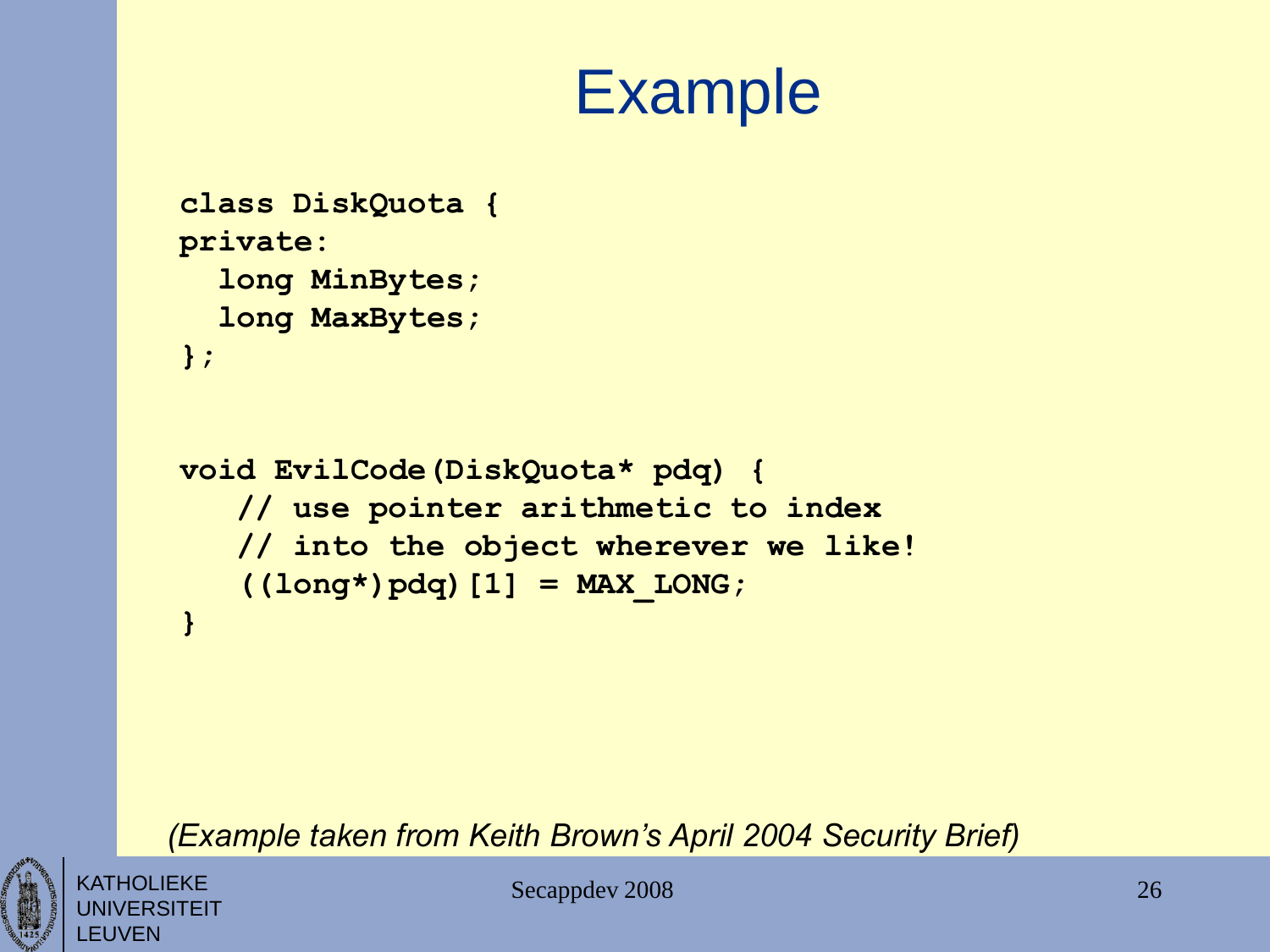# Safety and type soundness for **security**

- Safety for security
	- Programs are invulnerable to attacks such as stack smashing attacks
- Typing for security
	- Can find bugs at compile time
- Type soundness for security
	- Can improve efficiency of safe languages
	- Can provide basic protection against untrusted code:
		- e.g. guarantee that untrusted code cannot access private fields of existing objects
		- Requires type checking at load time



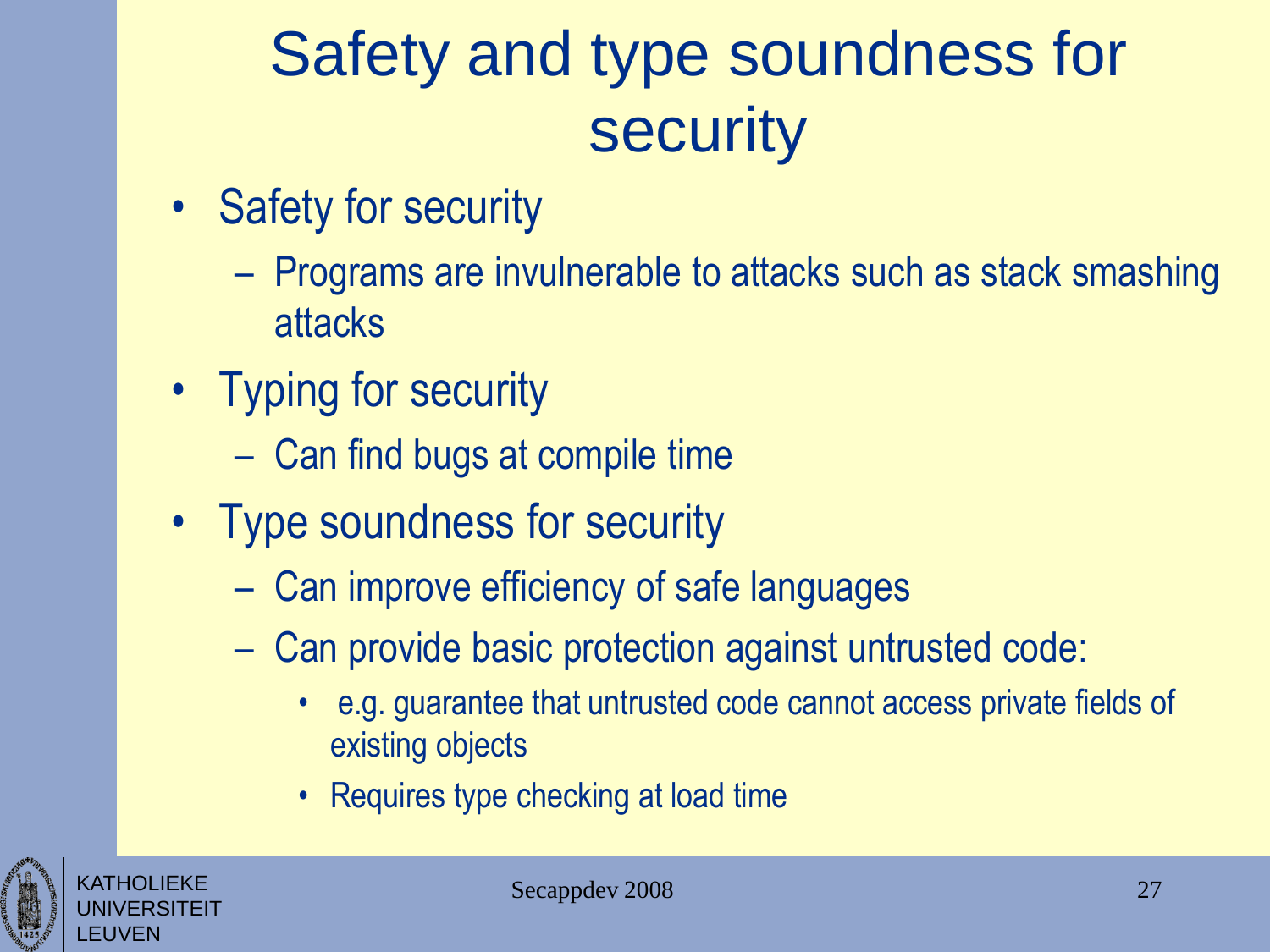#### **Overview**

- Introduction
- Illustrating the risks of unsafe languages
- Safety and type soundness
- Sandboxing
- Conclusion



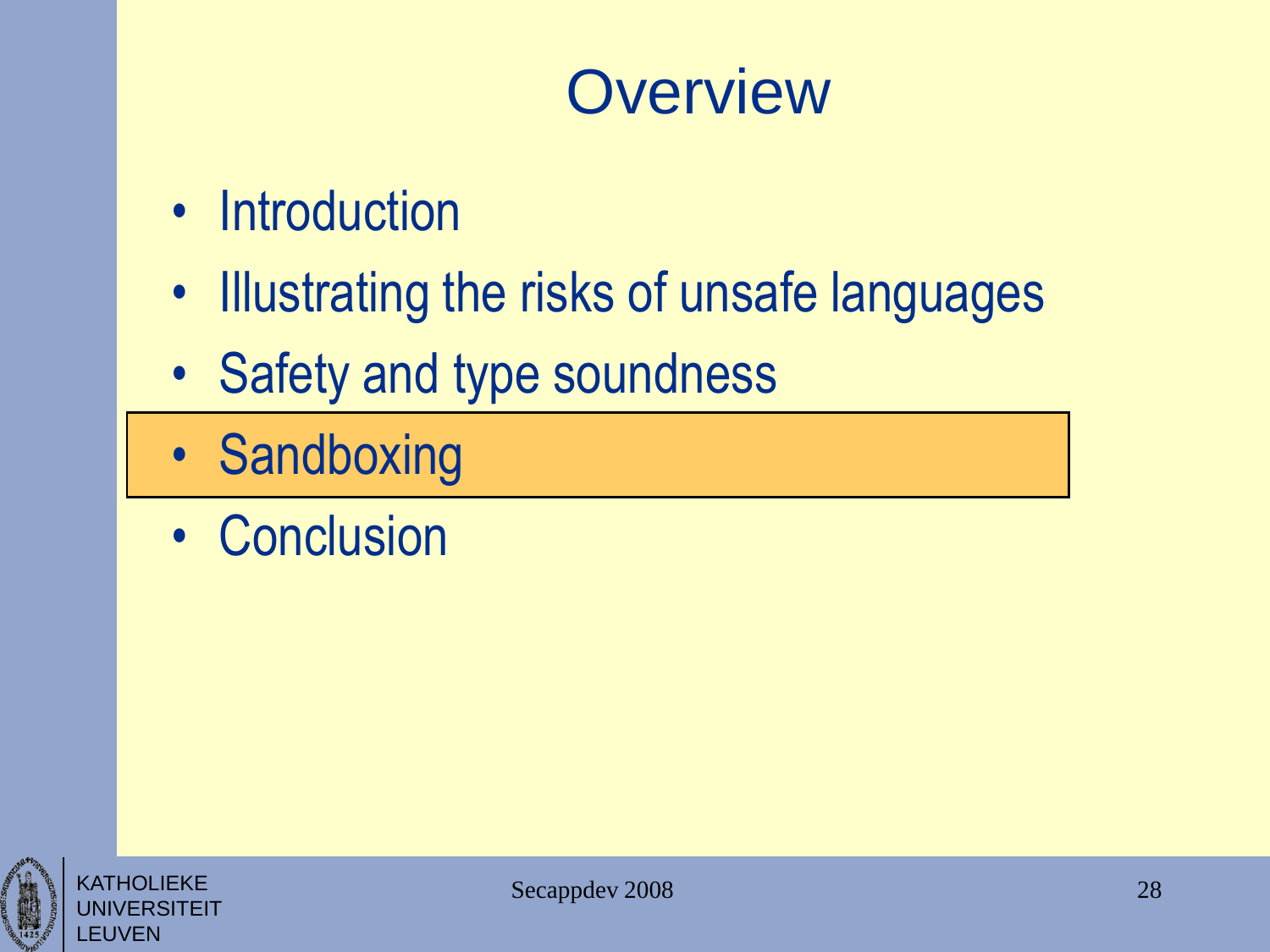## Extensible applications

- Modern applications often support run-time extensibility, possibly with downloaded code
	- Applets or controls on web pages
	- Browser plug-ins
	- Web server extensibility (JSP / ASP)
	- Multimedia codecs

– …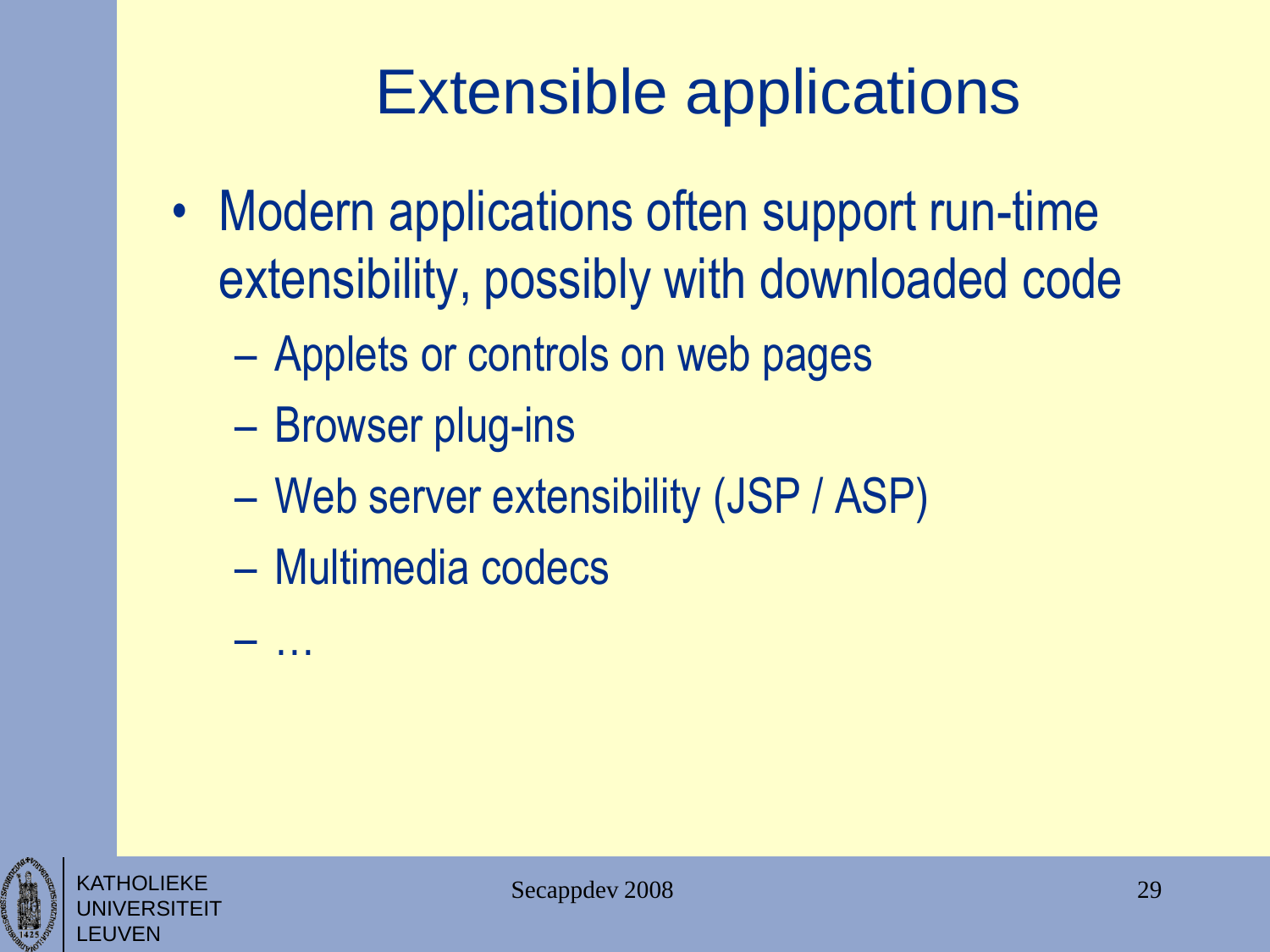#### Extensible applications

• One OS process executes the application itself and all of its (possibly less trusted) extensions

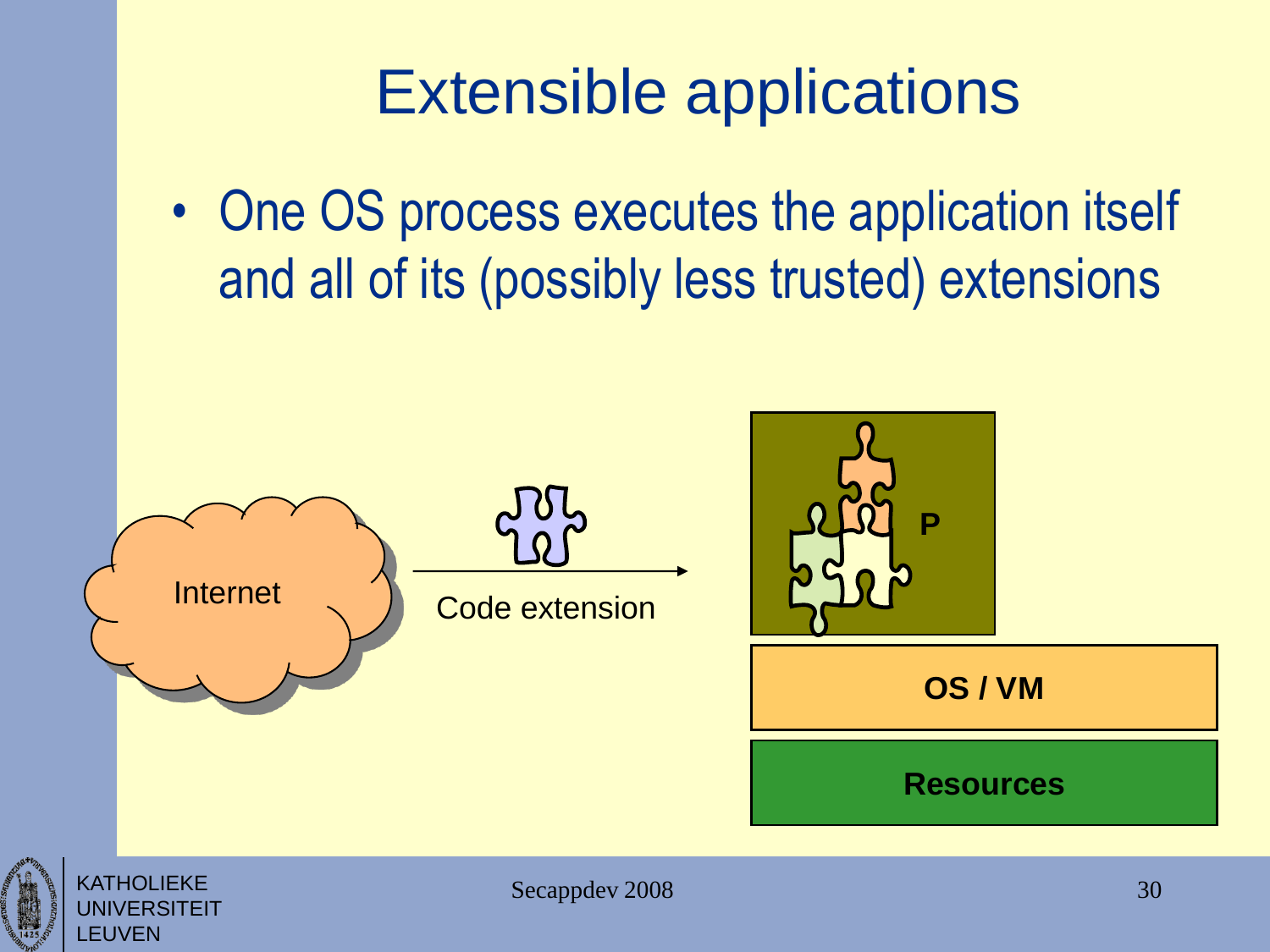## Classic OS Access Control fails

- One session or subject (process) typically has a fixed set of permissions
- With untrusted code, the permissions of a subject may need to be reduced if the subject is currently executing less trusted code
- = > Other access control architecture is needed



KATHOLIEKE UNIVERSITEIT

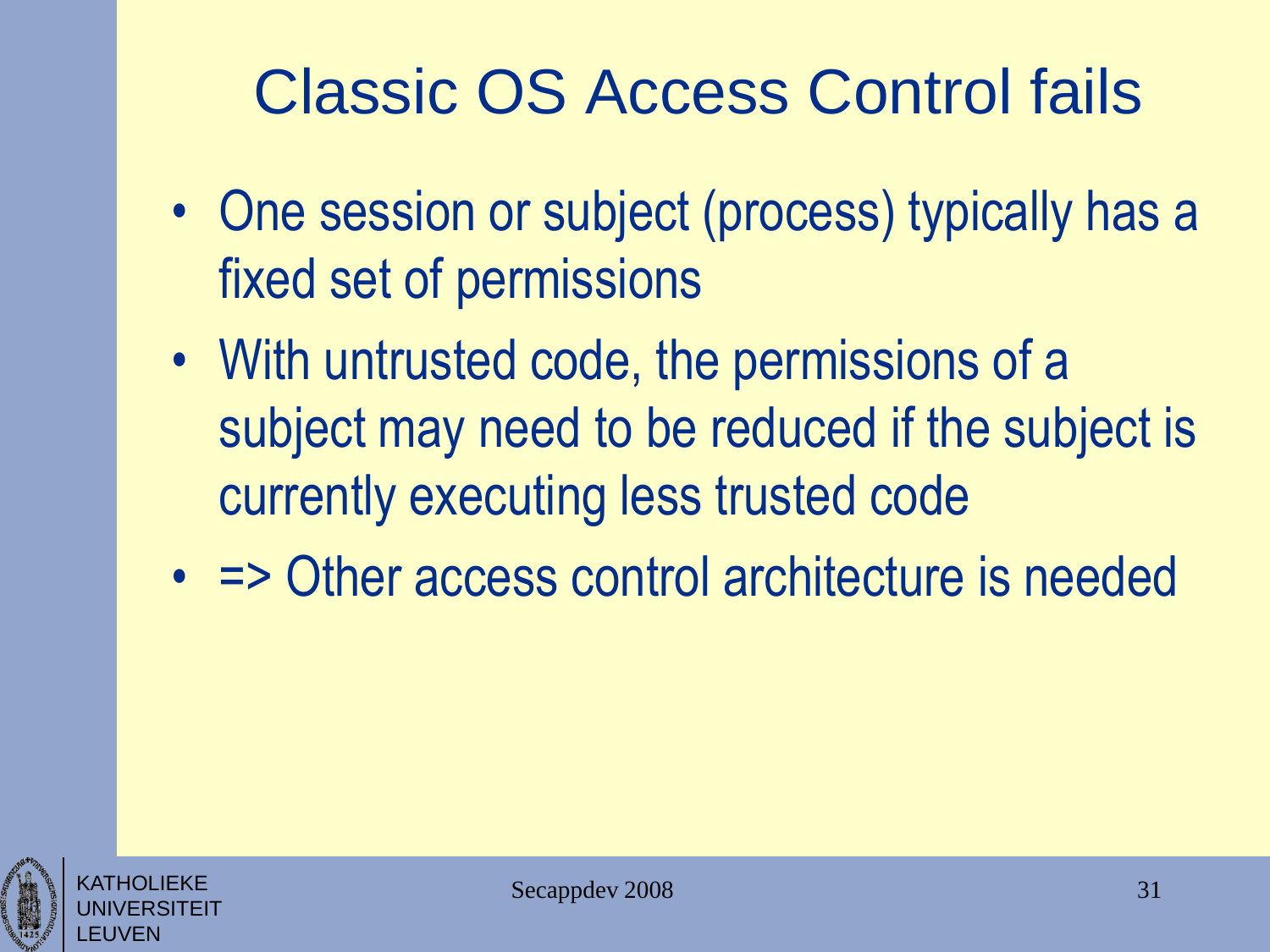# Terminology and concepts

- A *component* is a piece of software that is:
	- A unit of deployment
	- Third party composable
- An application can consist of multiple components
	- Some of these components are trusted more than others
- An application can be extended at runtime with new components
- We need security technologies that enables secure execution of such applications



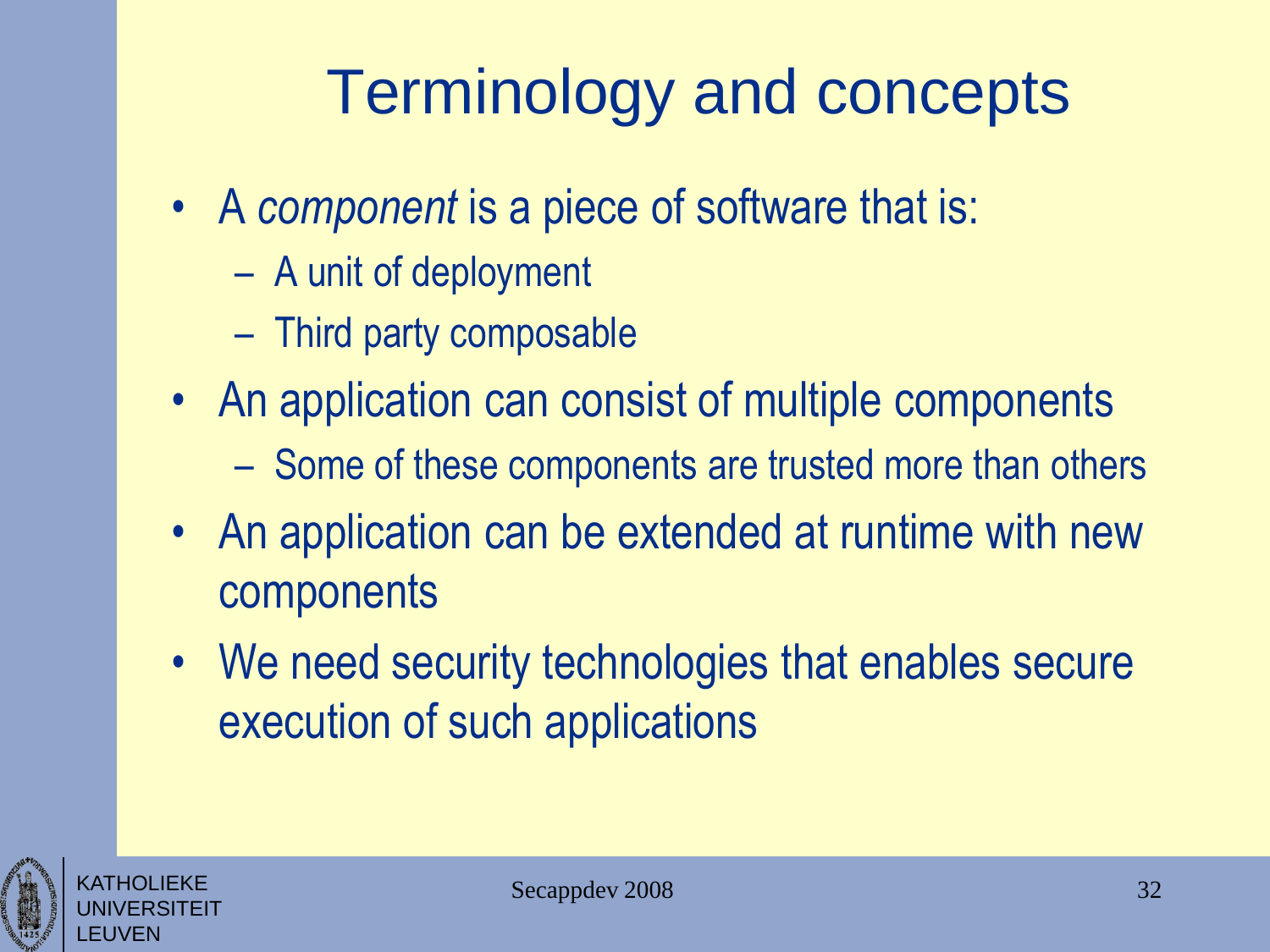# Sandboxing: overview

- *Permissions* encapsulate rights to access resources or perform operations
- A *security policy* assigns permissions to each component
- Every resource access or sensitive operation contains an explicit check that:
	- Through *stack inspection* finds out what components are active
	- Returns silently if all is OK, and throws an exception otherwise



KATHOLIEKE UNIVERSITEIT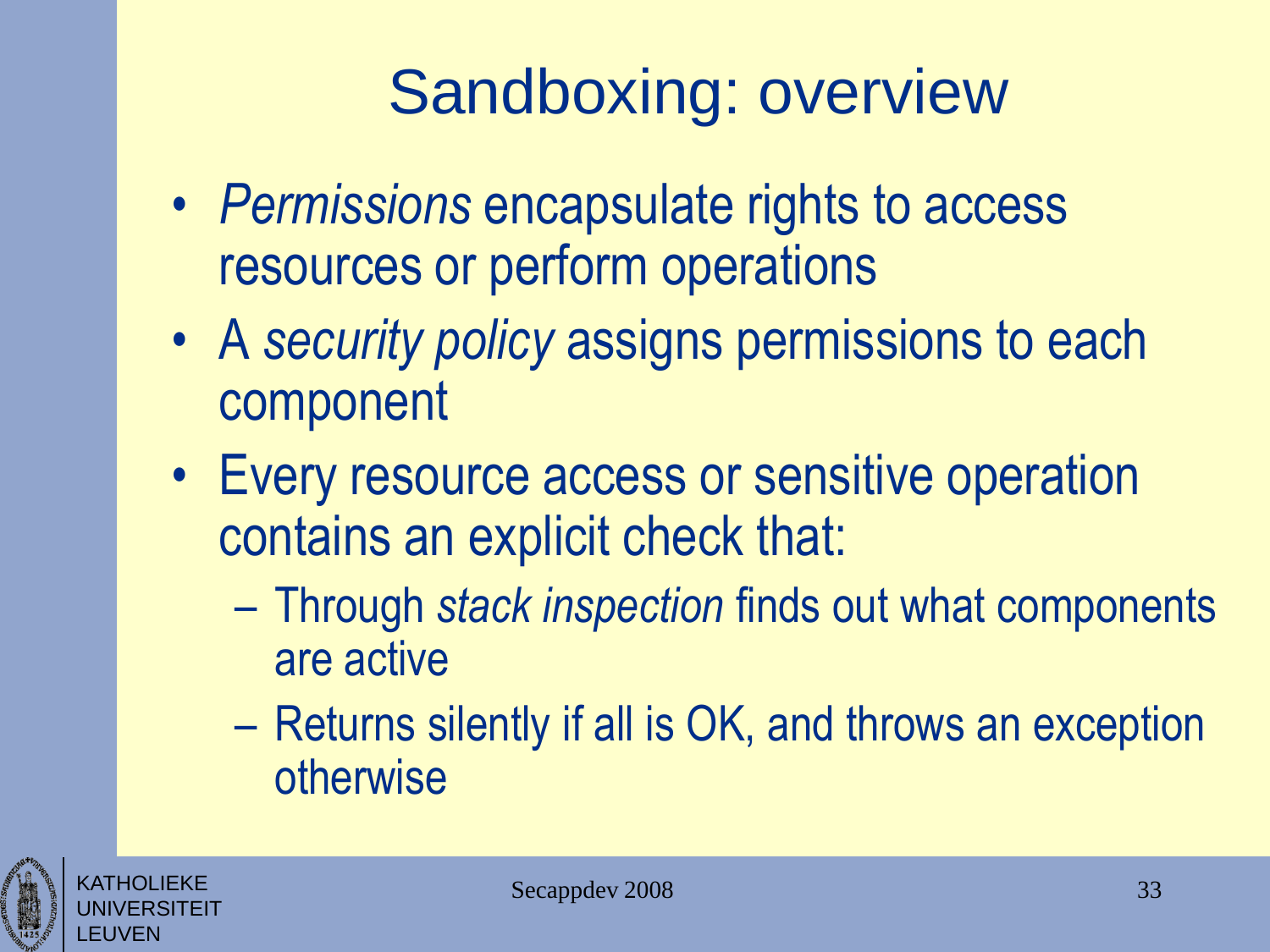# **Permissions**

- Permission is a representation of a right to perform some actions
- Examples:
	- FilePermission(name, mode) (wildcards possible)
	- NetworkPermission
	- WindowPermission
- Permissions have a set semantics, hence one permission can imply (be a superset of) another one
	- E.g. FilePermission("\*", "read") implies FilePermission("x","read")
- Developers can define new custom permissions



KATHOLIEKE UNIVERSITEIT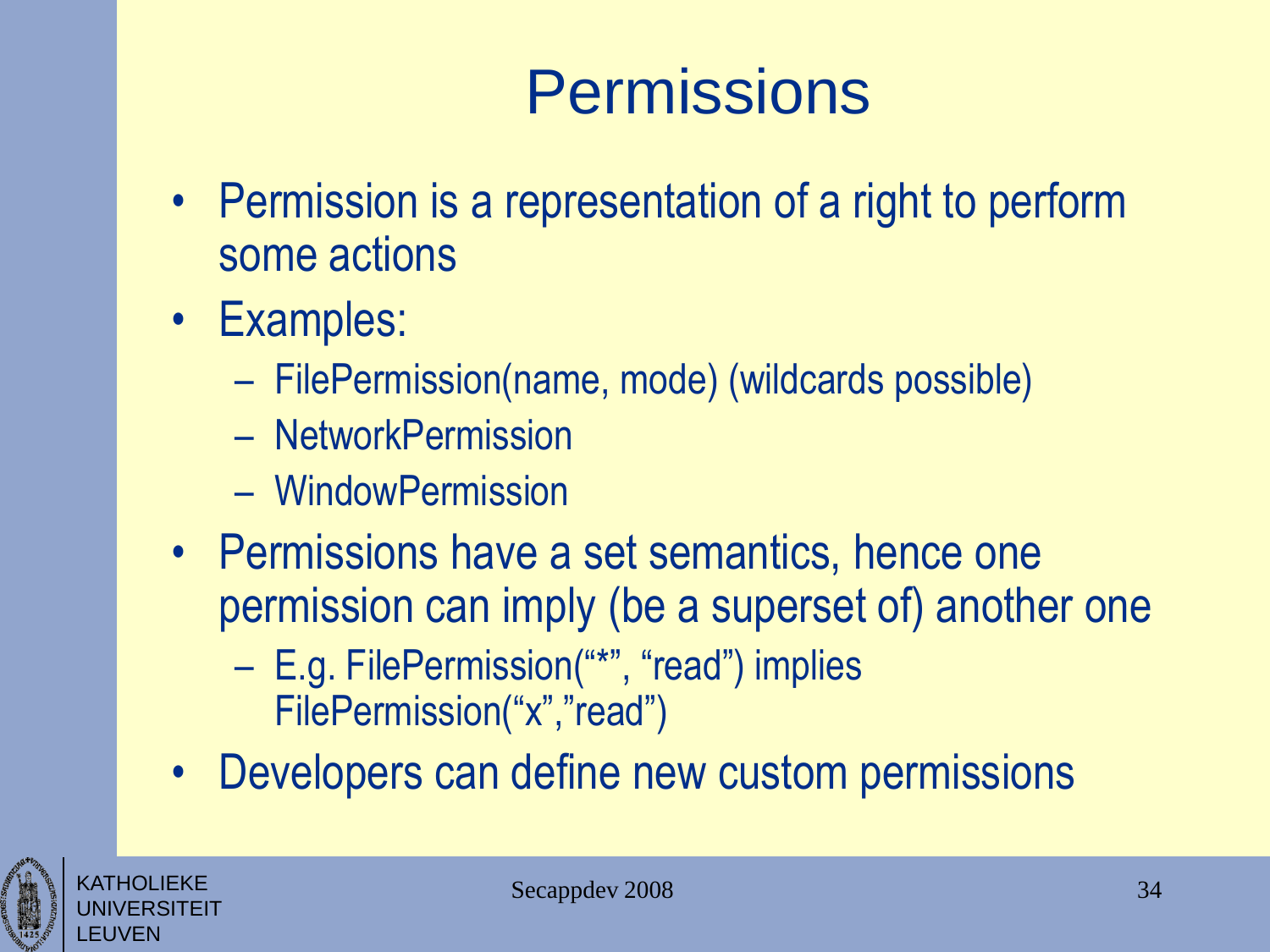# Security Policy

- A security policy assigns permissions to components
- Typically implemented as a configurable function that maps *evidence* to permissions
- Evidence is security-relevant information about the component:
	- Where did it come from?
	- Was it digitally signed and if so by whom?
- When loading a component, the VM consults the security policy and remembers the permissions



KATHOLIEKE UNIVERSITEIT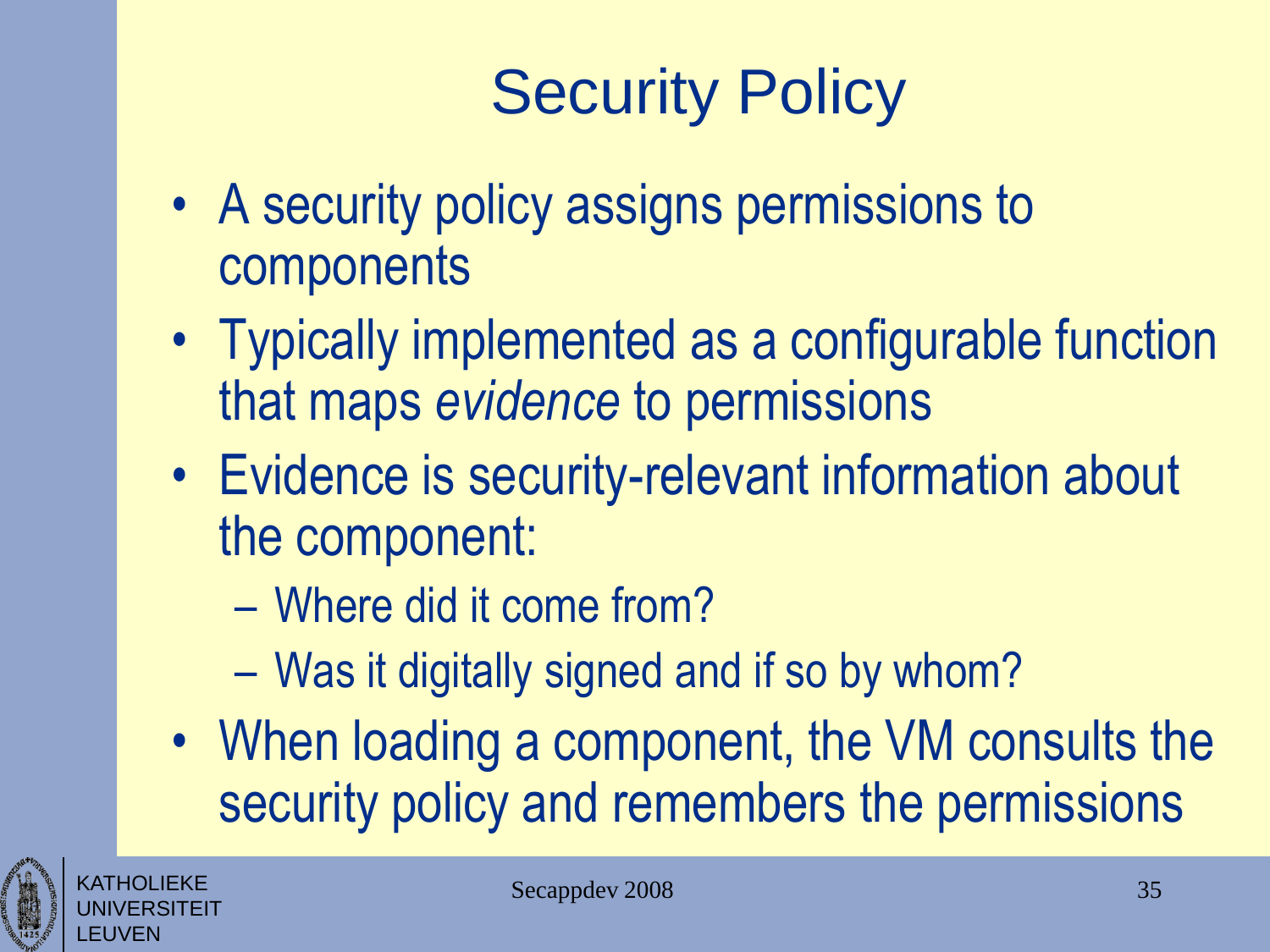

Components and their permissions in VM memory



KATHOLIEKE **UNIVERSITEIT** 

LEUVEN

Secappdev 2008 36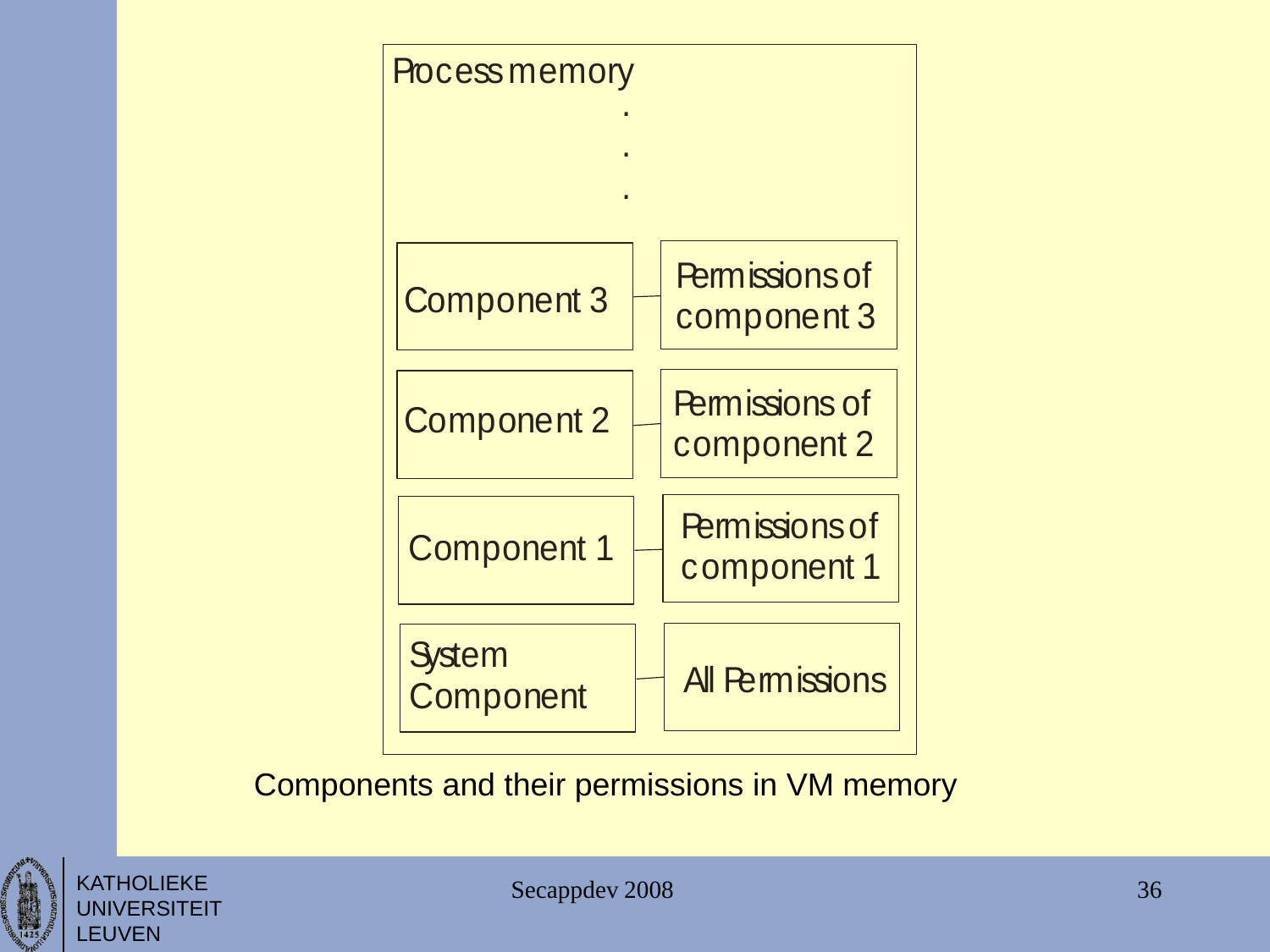# Stack inspection

- Every resource access or sensitive operation exposed by the platform class library is protected by a demandPermission(P) call for an appropriate permission P
- The algorithm implemented by demandPermission() is based on *stack inspection* or *stack walking*



KATHOLIEKE UNIVERSITEIT

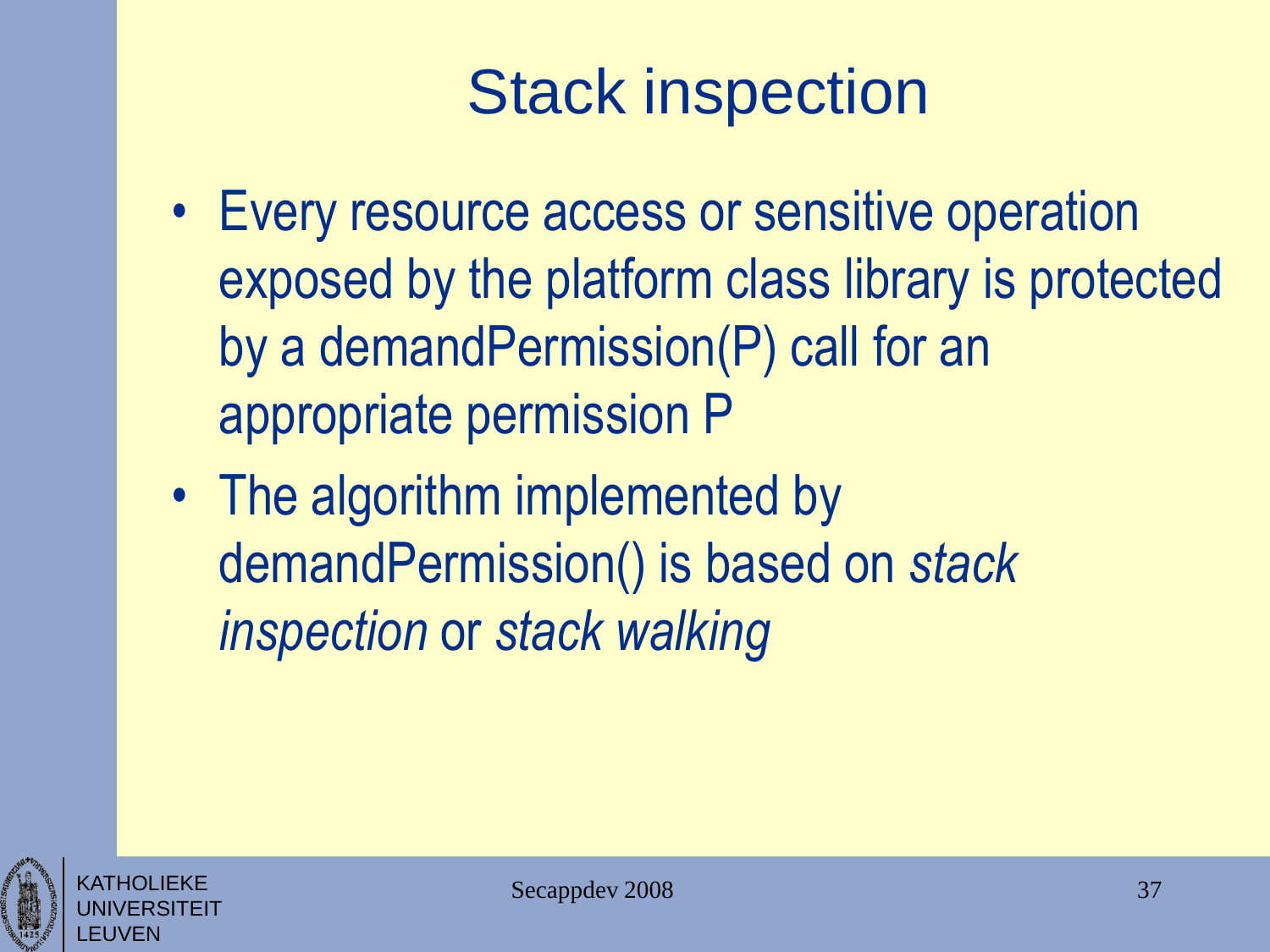

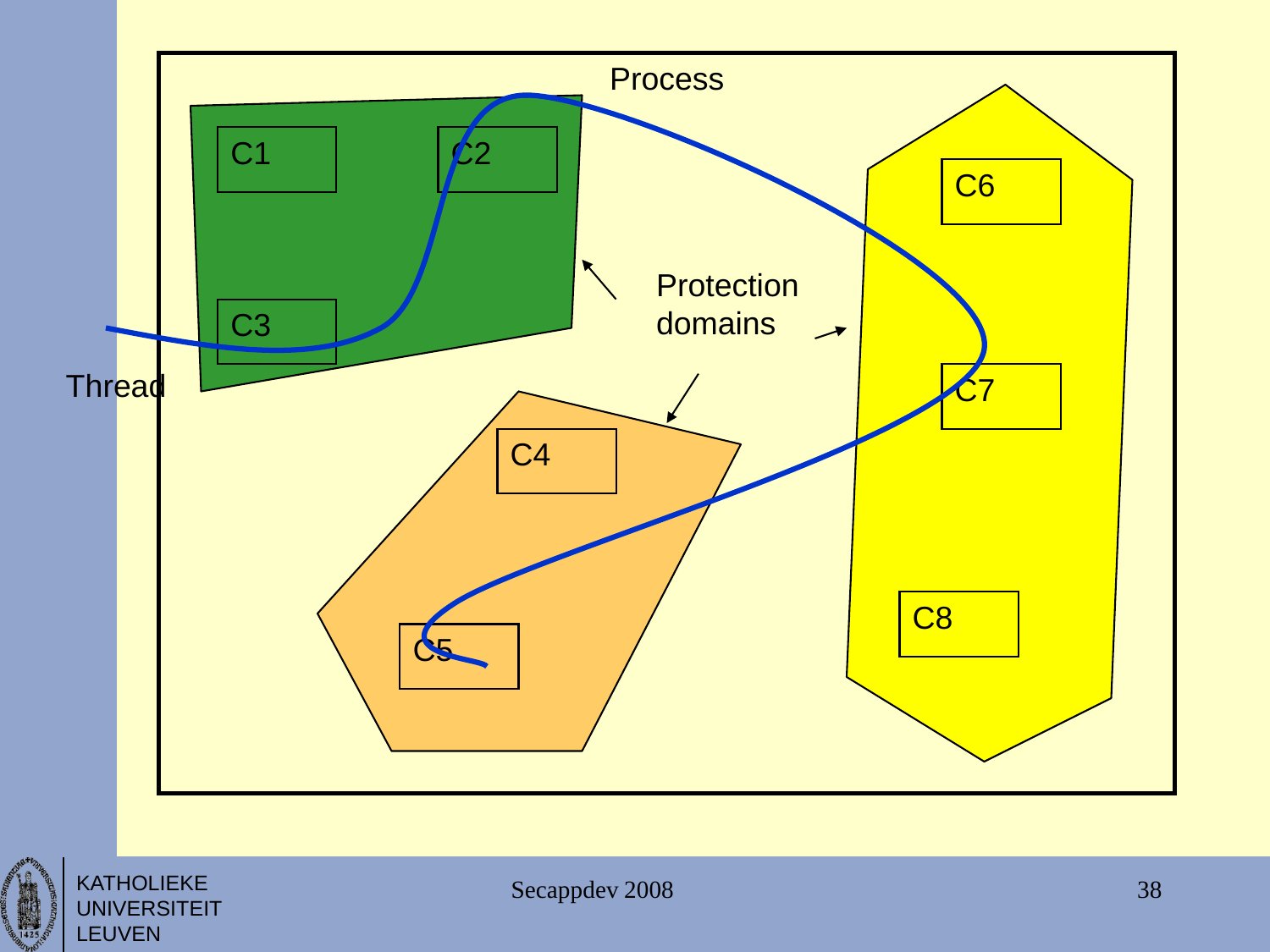#### Stack walking: basic concepts



#### Stack for thread T

- Suppose thread T tries to access a resource
- Basic rule: this access is allowed if:
	- All components on the call stack have the right to access the resource



KATHOLIEKE UNIVERSITEIT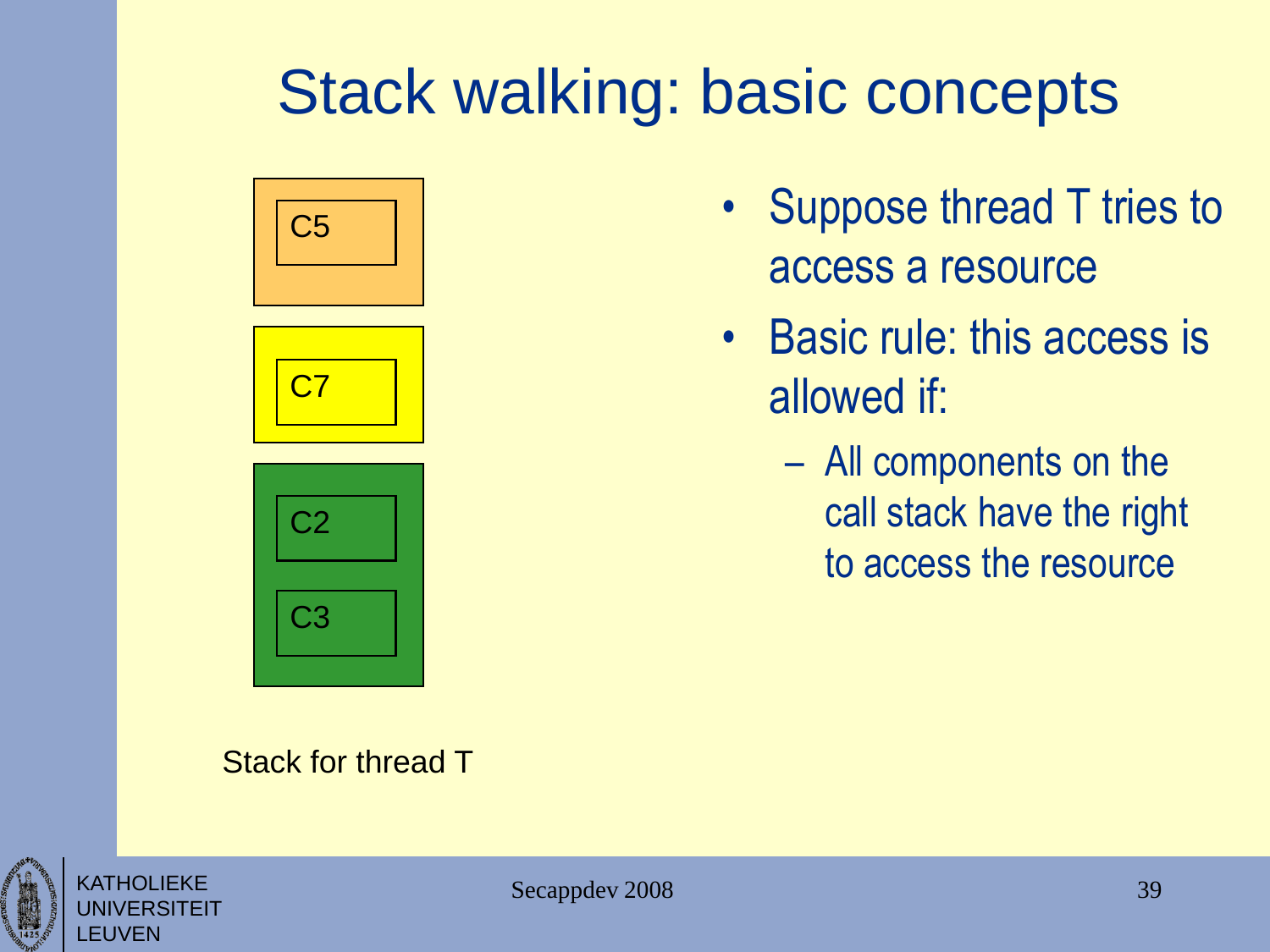# Stack walk modifiers

- Basic algorithm is too restrictive in some cases
- E.g. Giving a partially trusted component the right to open marked windows without giving it the right to open arbitrary windows
- Solution: stack walk modifiers



KATHOLIEKE UNIVERSITEIT

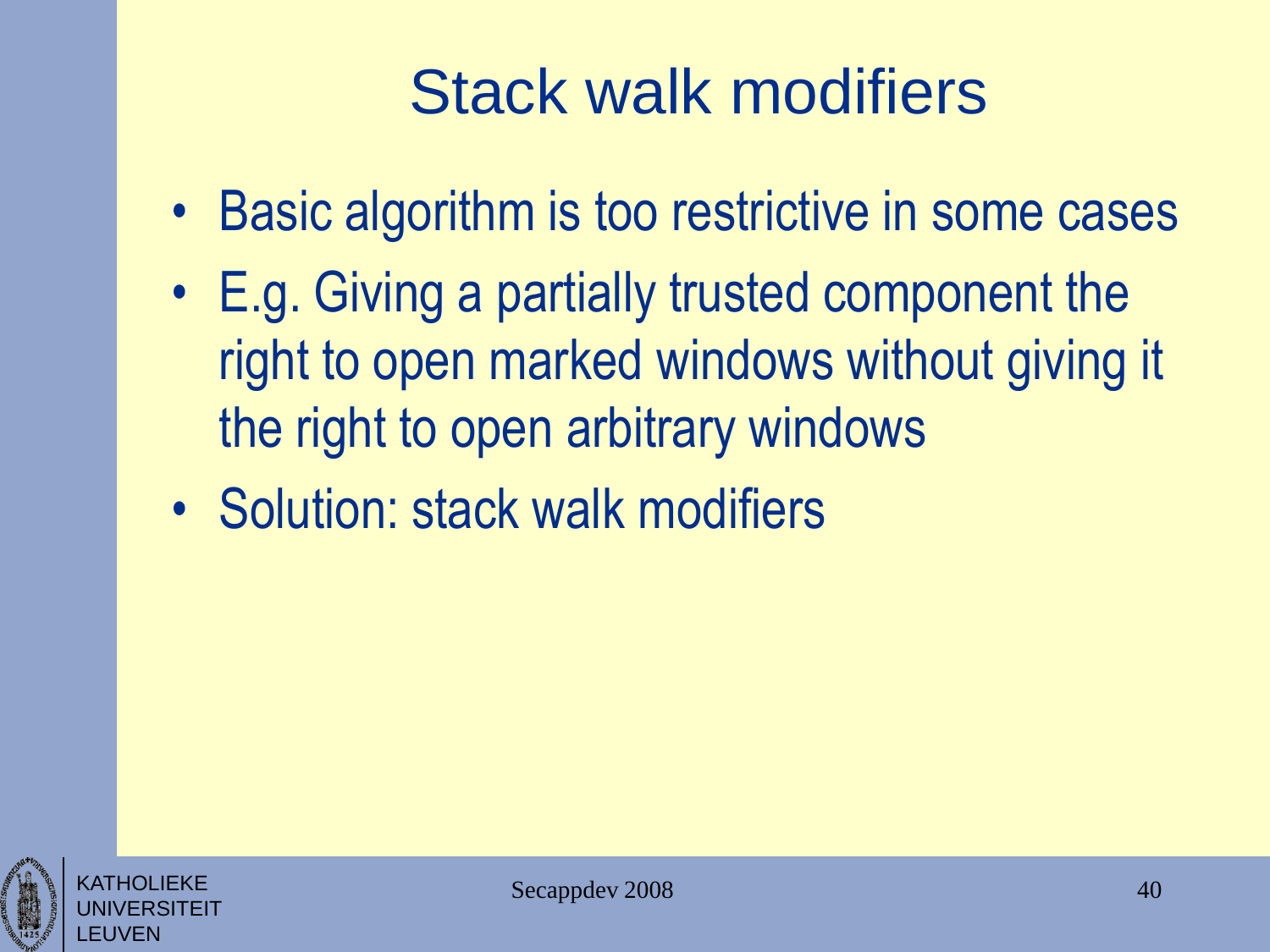# Stack walk modifiers

- Enable\_permission(P):
	- Means: don't check my callers for this permission, I take full responsibility
	- Essential to implement *controlled* access to resources for less trusted code
- Disable\_permission(P):
	- Means: don't grant me this permission, I don't need it
	- Supports principle of least privilege

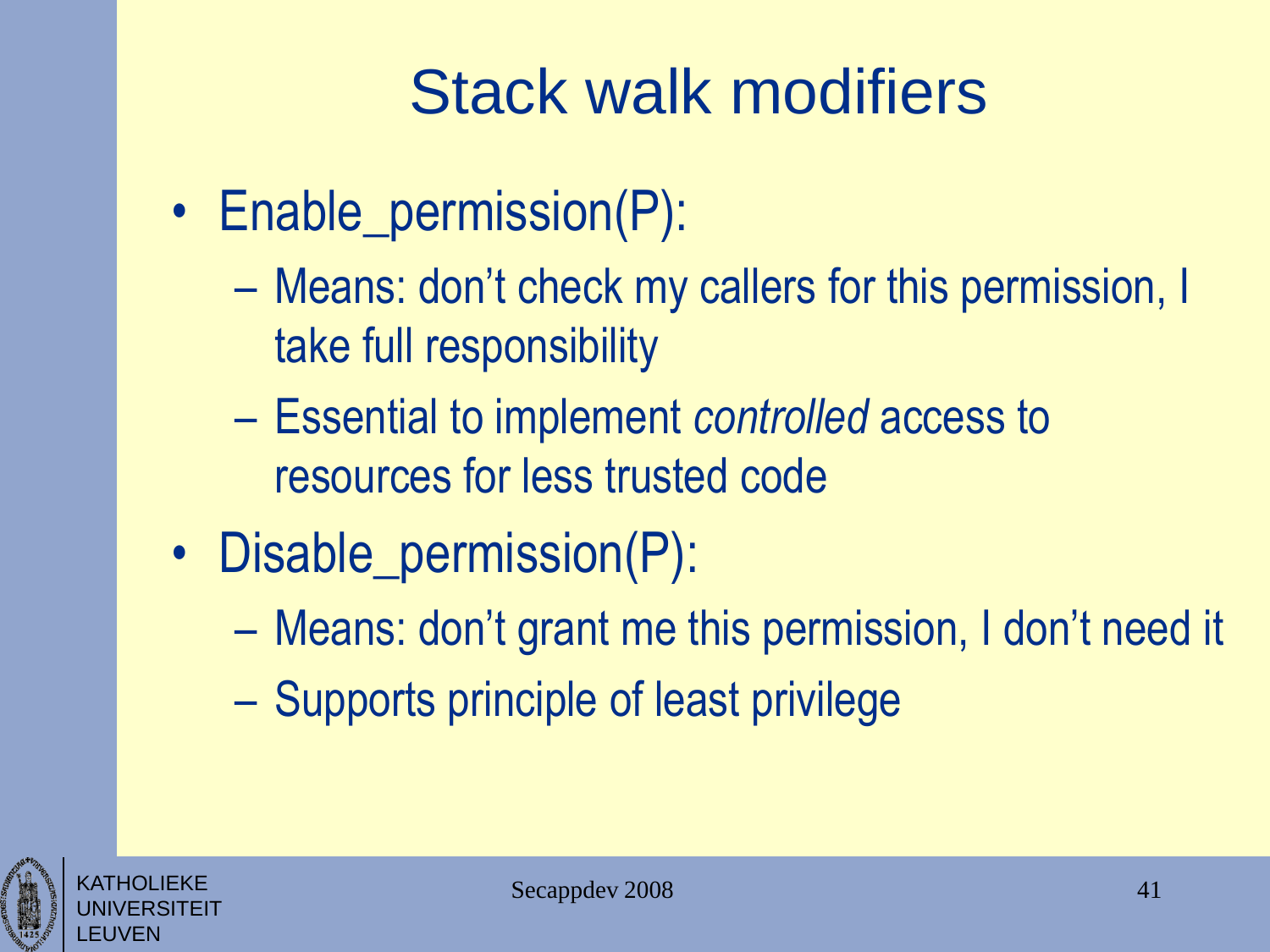#### Stack walk modifiers: examples



DemandPermission(P1) fails because PD1 does not have Permission P1



/FRSITEIT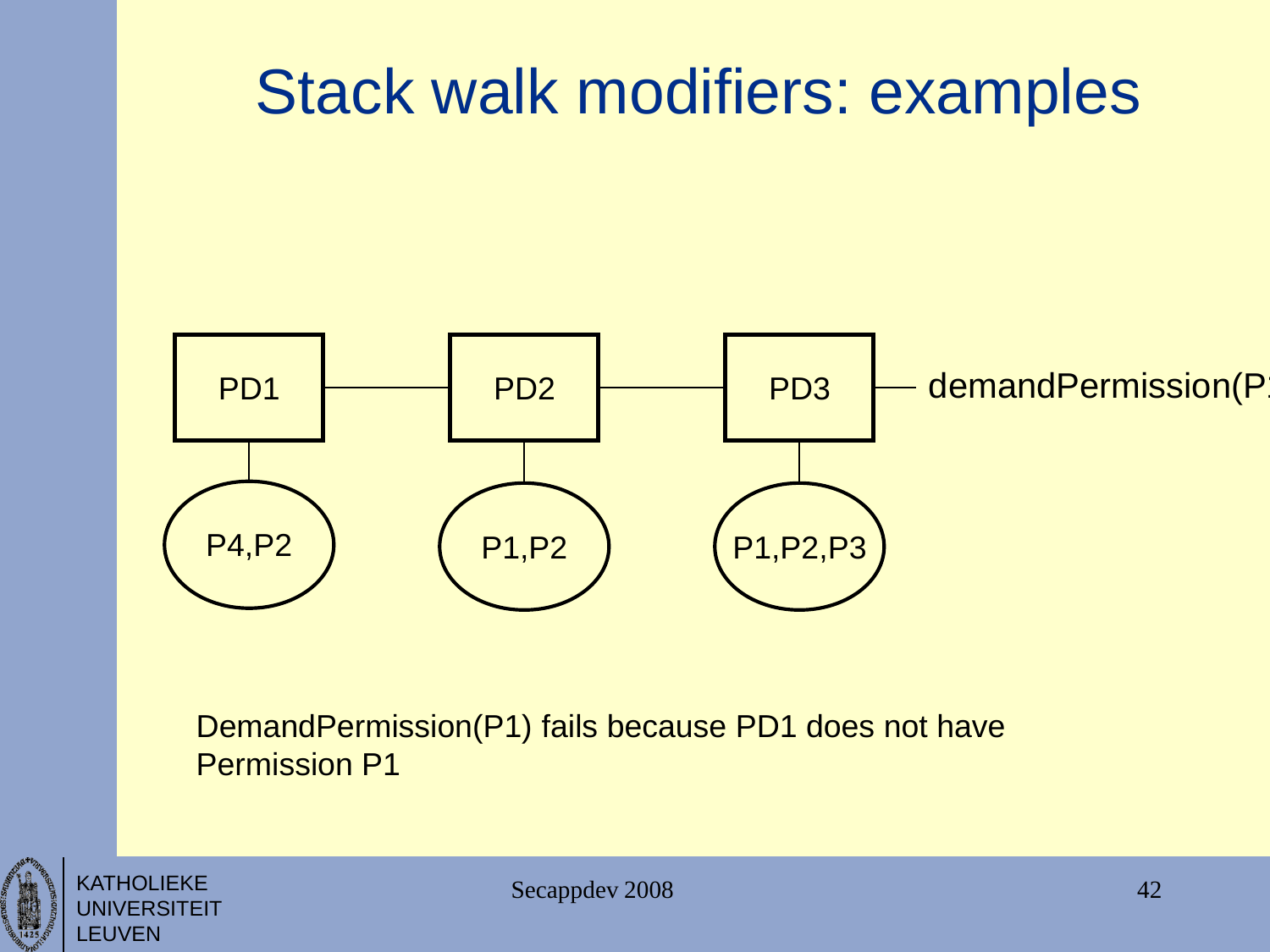# Stack walk modifiers: examples



DemandPermission(P1) succeeds

![](_page_42_Picture_3.jpeg)

![](_page_42_Picture_4.jpeg)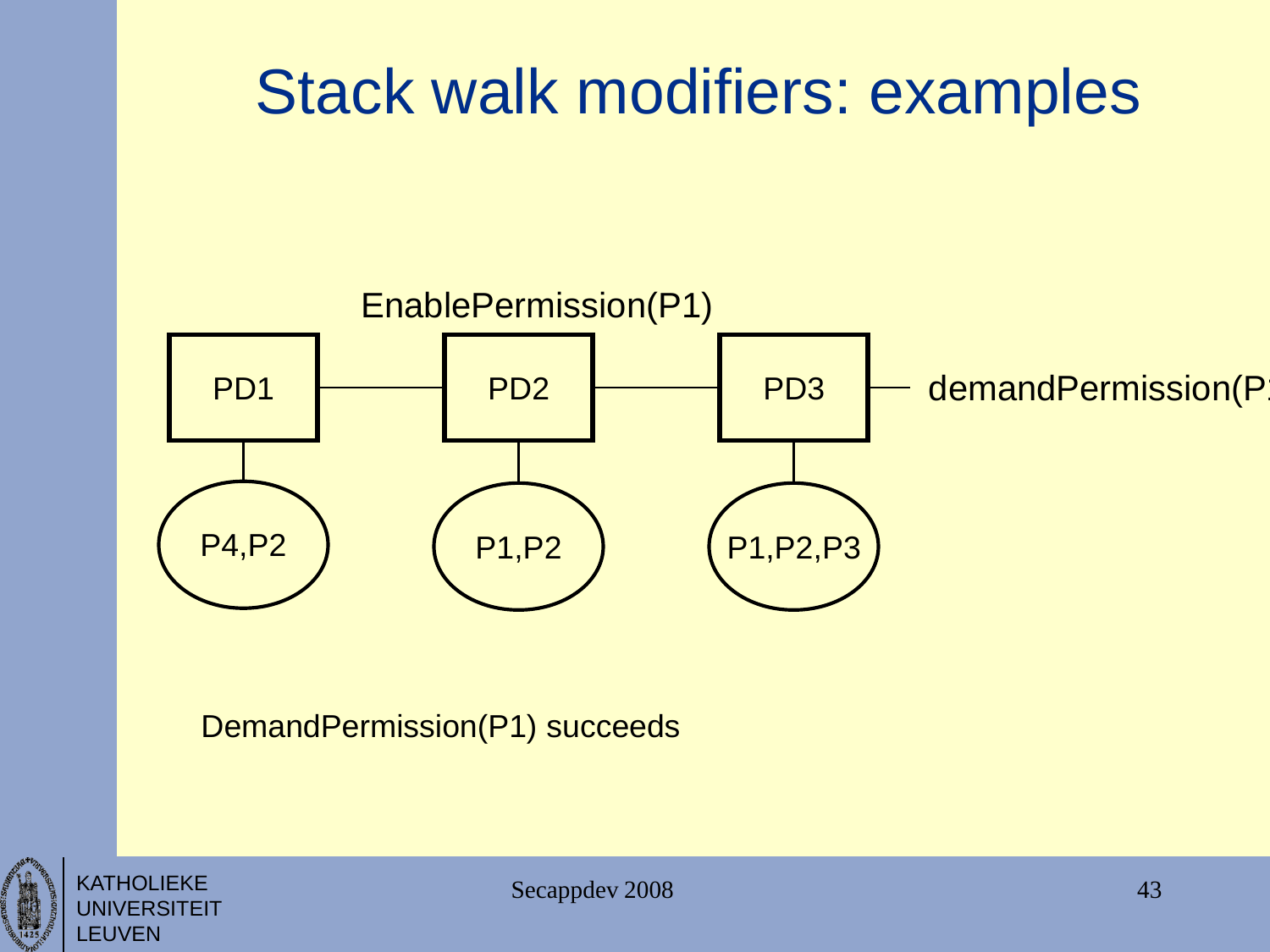# Stack walk modifiers: examples

![](_page_43_Figure_1.jpeg)

DemandPermission(P2) fails

![](_page_43_Picture_3.jpeg)

![](_page_43_Picture_4.jpeg)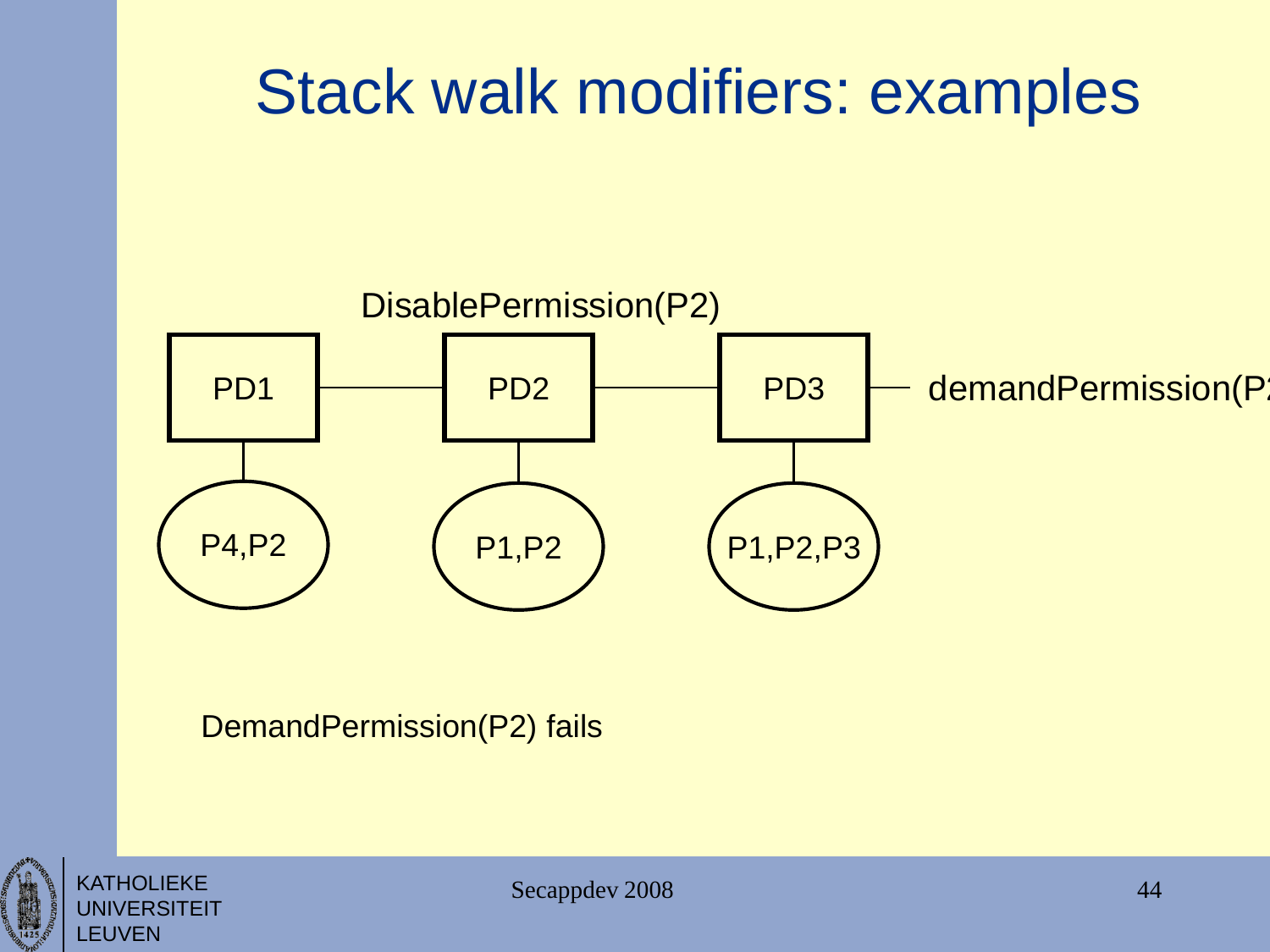## The applet window example

```
showResults()
 openMarkedWindow()
 openWindow()
                            showResults()
                            openMarkedWindow()
                            openWindow()
                                                 enable 
                                                 WindowPermission
class Applet {
void showResults() {
   Lib.openMarkedWindow();
   ...
 }
}
                              class Lib {
                               void openMarkedWindow() {
                                  // enable WindowPermission
                                  openWindow();
                                  // make sure this window
                                  // is labelled
                               }
                              }
```
![](_page_44_Picture_2.jpeg)

**KATHOLIEKE JNIVERSITEIT** 

LEUVEN

(a) demandPermission fails (b) demandPermission succeeds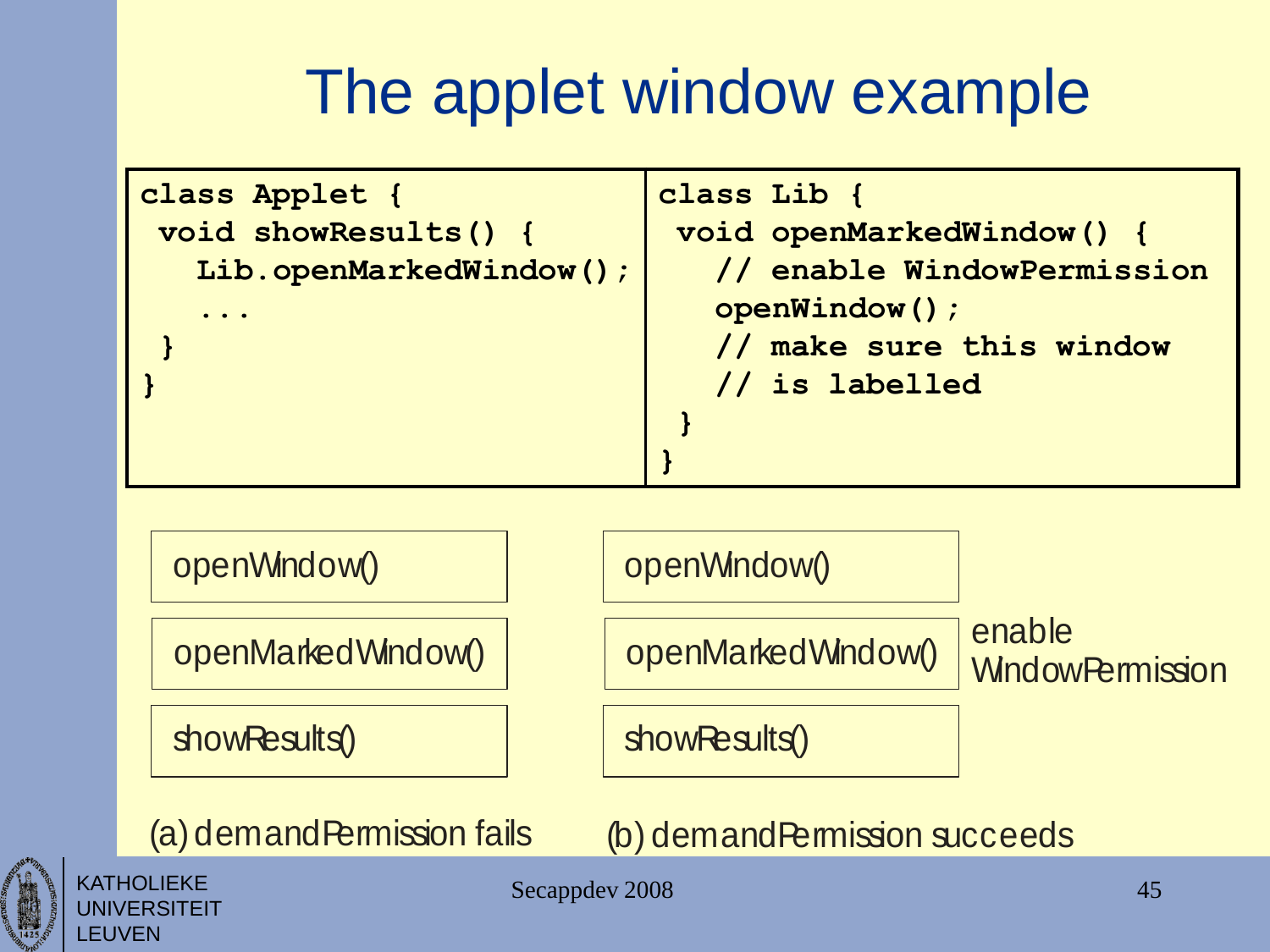# Stack walking: algorithm

- On creation of a new thread: inherit access control context of creating thread
- DemandPermission(P) algorithm:

for each caller on the stack, from top to bottom:

if caller lacks Permission P: throw exception if caller has disabled Permission P: throw exception if caller has enabled Permission P: return

check inherited access control context

![](_page_45_Picture_6.jpeg)

KATHOLIEKE UNIVERSITEIT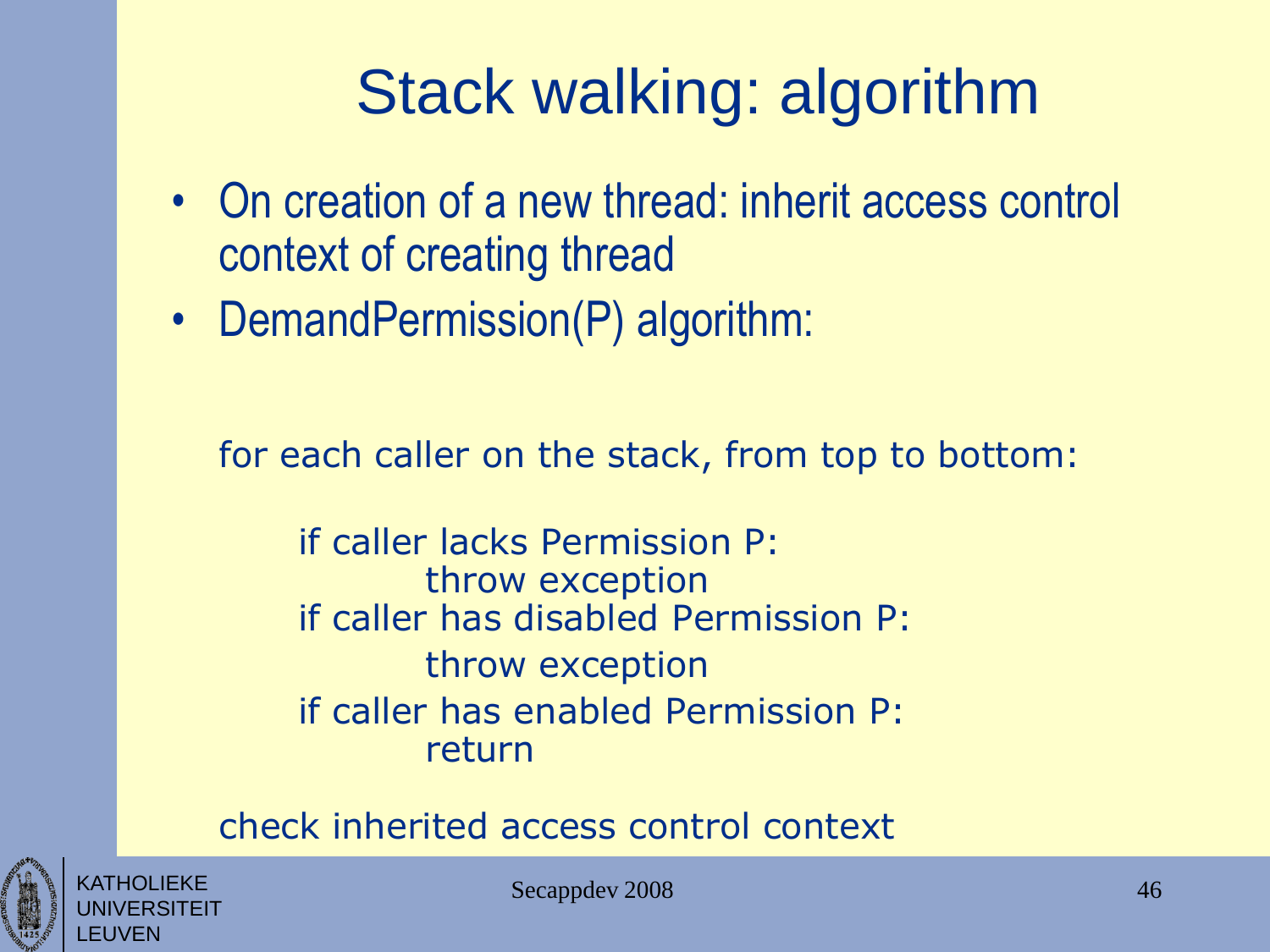#### **Overview**

- Introduction
- Illustrating the risks of unsafe languages
- Safety and type soundness
- Sandboxing
- Conclusion

![](_page_46_Picture_6.jpeg)